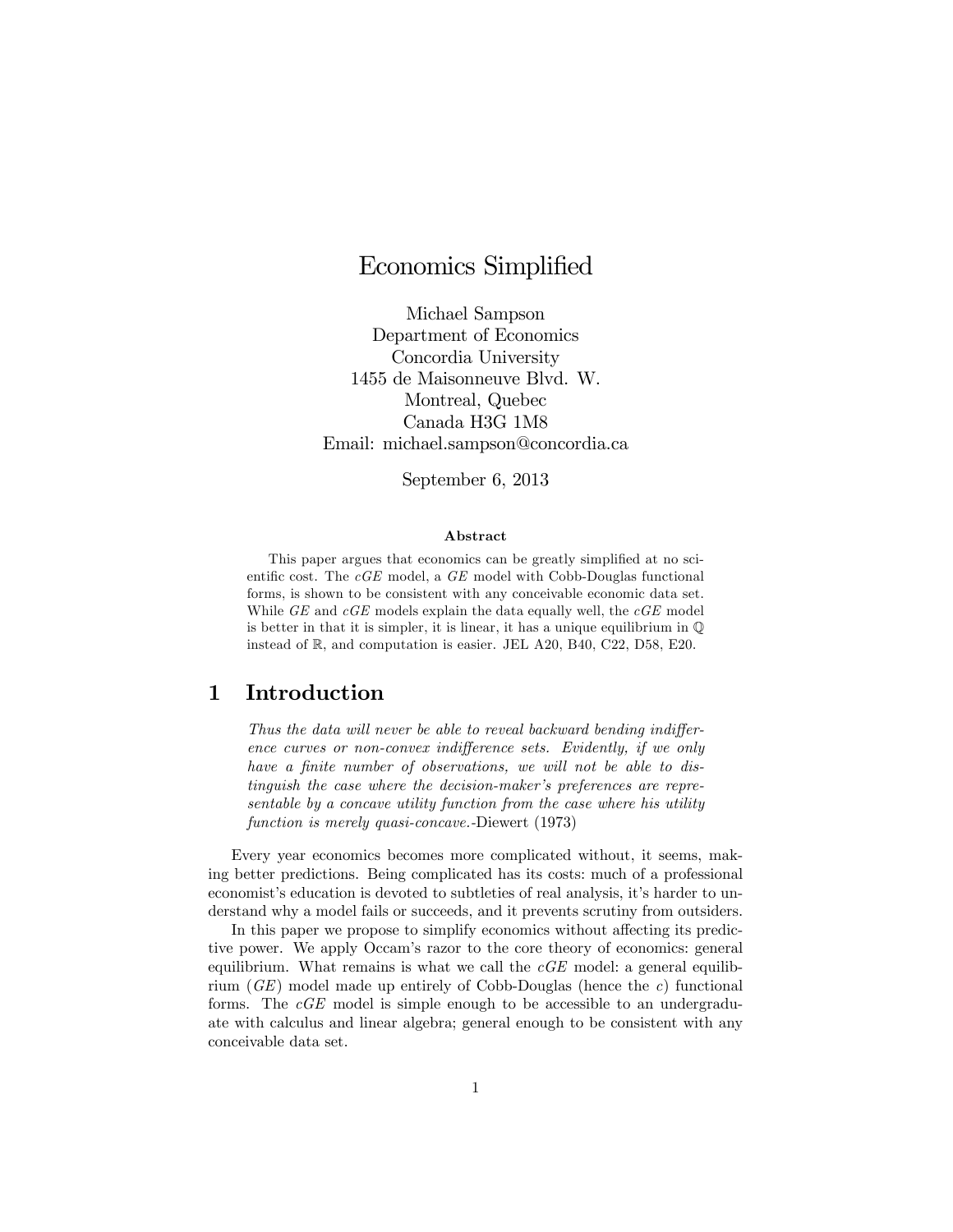Whether this simplification is desirable is a matter of perspective. From a mathematical perspective the cGE model is less general and hence inferior. If one views constructing complicated models as the most efficient means of allocating scarce academic resources, then being accessible to undergraduates makes the  $cGE$  model decidedly inferior. But from a scientific perspective the  $cGE$  model is both simpler and able to explain the data equally well, and hence by Occam's razor is *superior*. The  $cGE$  model is also superior from a pedagogical perspective by allowing economics undergraduates to understand general equilibrium without getting bogged down in the technicalities of real analysis. In this paper we assume simplification is desirable.

The data set we assume is idealized, better than any real-world data set, and shares two real-world characteristics: 1) the number of observations is finite and 2) the precision is finite (the data are in  $\mathbb{Q}$ ). The data consists of all endowments and consumption bundles for all households, the prices of all goods and factors of production, and the production levels and factor demands for all industries. It is for all locations, time periods, and states of the world. States of the world could include either real or hypothetical policy experiments, and so the idealized data set would include the results of these policy experiments.

The main result of the paper is that there exists a  $cGE$  model that exactly reproduces this idealized data set. This has a number of implications.

First Cobb-Douglas is not testable. Far from being an extreme special case easily falsified by the data, the Cobb-Douglas functional form is flexible enough to fit any conceivable data set. Since the idealized data set can include policy experiments, it is also the case there is no policy experiment that can refute Cobb-Douglas.

Second, since  $GE$  includes  $cGE$ , the  $GE$  hypothesis is not testable. Since the idealized data set includes household endowments, this would seem to contradict Brown and Matzkin's (1996) result that the general equilibrium hypothesis is testable with endowment data. We show that Brown and Matzkin are in fact testing a restricted version of GE, and not GE itself.

Third, any generalization of GE that has GE as a special case is not testable. This includes hypotheses of imperfect competition, transaction costs, borrowing constraints, incomplete markets, and deviations from rationality. (A similar point is made in Friedmanís (1953) criticism of monopolistic competition.)

Not only are  $cGE$  simpler models than  $GE$  models, we will show that they are better. First the equilibrium of a cGE model is always unique. Second, computation is much easier with guaranteed success. No specialized algorithms are needed, such as those of those of Scarf (1973), nor does one need to calculate or approximate derivatives, as with quasi-Newton methods. Third, the price vector is the fixed point of a *linear* mapping and so questions of existence can be answered using linear algebra. Fourth, if one wishes one can dispense with real analysis. That is it is possible to construct general equilibrium theory entirely within the rational numbers  $\mathbb Q$  without any reference to  $\mathbb R$ . This makes the  $cGE$  model more realistic than the  $GE$  model since all prices and quantities in the real economic world are in Q: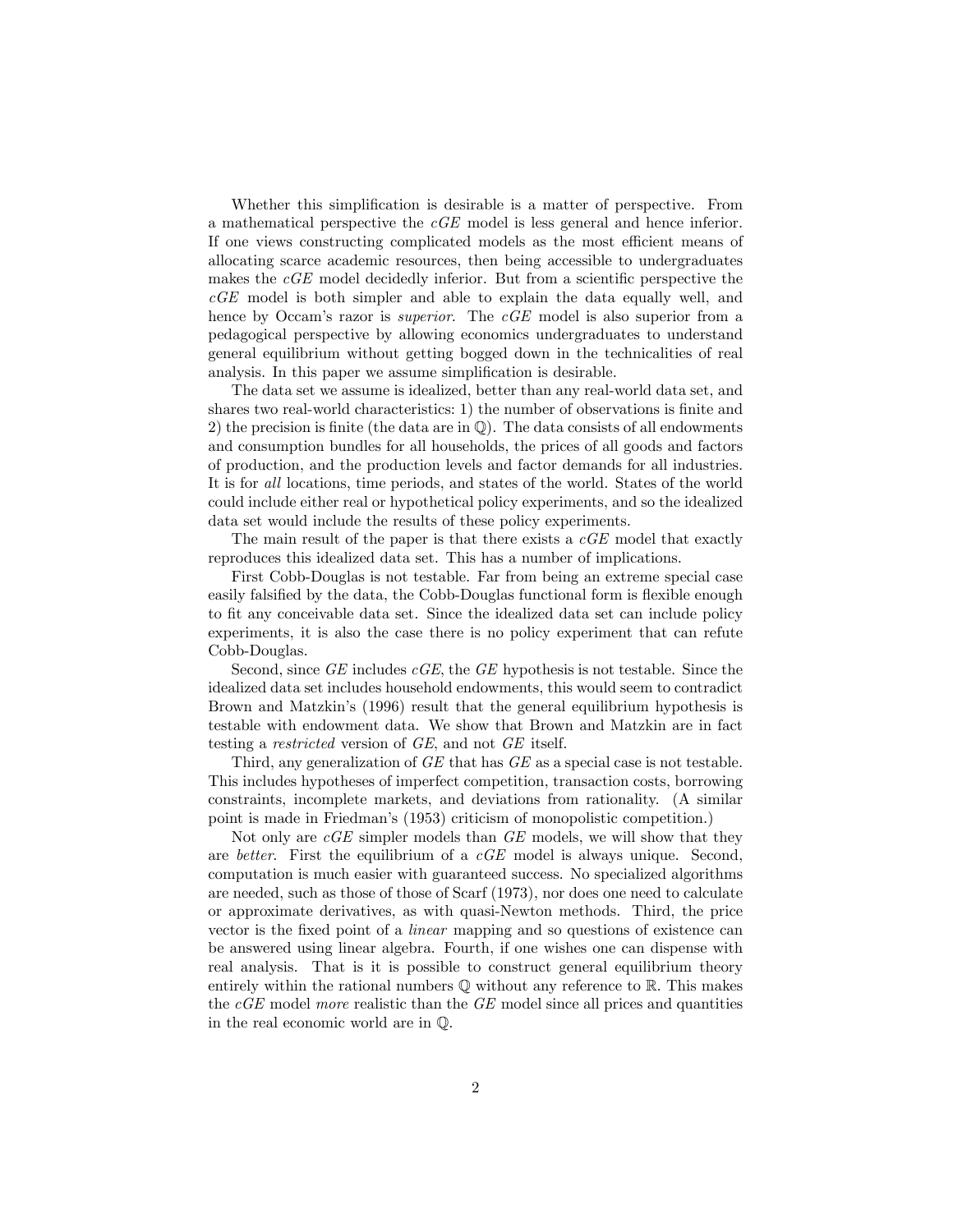### 2 *cGE* Models

Consider an economy with a set  $\mathcal{H} = \{1, \ldots, H\}$  of H households indexed by i, a set  $\mathcal{G} = \{1, \ldots, G\}$  of G goods indexed by j, and a set  $\mathcal{F} = \{1, \ldots, F\}$ of F factors of production indexed by l. The total amount of good  $j \in \mathcal{G}$  is  $Q_j$  with price  $P_j$ . Total expenditure is  $Y \equiv \sum_{j=1}^G P_j Q_j$ . Define  $p_j \equiv \frac{P_j Q_j}{Y}$ , the  $1 \times G$  row vector  $p \equiv [p_j]$ , and the  $n \times 1$  column vector of ones  $\iota_n \equiv [1]$ . We normalize prices so that  $Y = 1$  so that p is in the unit simplex as

$$
p\iota_G=1.
$$

The total amount of factor  $l \in \mathcal{F}$  used in producing good j is  $K_{jl}$ . The price of factor l is  $W_l$  with total supply  $K_l \equiv \sum_{j=1}^G K_{jl}$ , which we normalize so that  $K_l = 1$ . Define  $\omega_l \equiv \frac{W_l K_l}{Y}$  and the  $1 \times F$  vector  $\omega \equiv [\omega_l]$  where  $\omega_l$  is factor l's share of total income Y.

Goods are produced with a constant returns to scale Cobb-Douglas production function

$$
Q_j = \Gamma_j \prod_{l=1}^F K_{jl}^{\beta_{jl}} \text{ with } \beta_{jl} \ge 0 \text{ and } \sum_{l=1}^F \beta_{jl} = 1. \tag{1}
$$

Define the  $G \times F$  matrix  $B \equiv [\beta_{jl}]$ . Constant returns to scale means that B is a stochastic matrix, that is it has non-negative elements with rows that sum to one, with<sup>1</sup>

$$
B\iota_F = \iota_G. \tag{3}
$$

The scale parameter  $\Gamma_j$  in (1) plays no essential role and so can be chosen for convenience as

$$
\Gamma_j \equiv \frac{\hat{Q}_j}{p_j} \prod_{l=1}^F \left(\frac{\omega_l}{\beta_{jl}}\right)^{\beta_{jl}} \tag{4}
$$

so that

$$
Q_j = \hat{Q}_j \prod_{l=1}^F \left(\frac{\omega_l K_{jl}}{p_j \beta_{jl}}\right)^{\beta_{jl}}.
$$
\n(5)

The first-order conditions for profit maximization require that

$$
K_{jl} = \frac{p_j \beta_{jl}}{\omega_l} \tag{6}
$$

$$
B = B(n) B(n-1) \cdots B(1).
$$
 (2)

<sup>&</sup>lt;sup>1</sup>Intermediate goods, that is goods sold by firms to other firms, can be accounted for by expressing  $B$  as a product of stochastic matrices as

Given  $(2)$  there are n layers of firms, with firms of layer j producing goods for firms of layer  $j + 1$ , where  $B(j)$  plays the role of B in (1) in the production function of each layer, and where layer 1 firms use  $\bar{K}_l$  for  $l \in \mathcal{F}$  as inputs, and layer n firms produce final goods  $Q_j$  for  $j \in \mathcal{G}$ . Our arguments do not require the factorization in (2), and so we leave the details to the Appendix.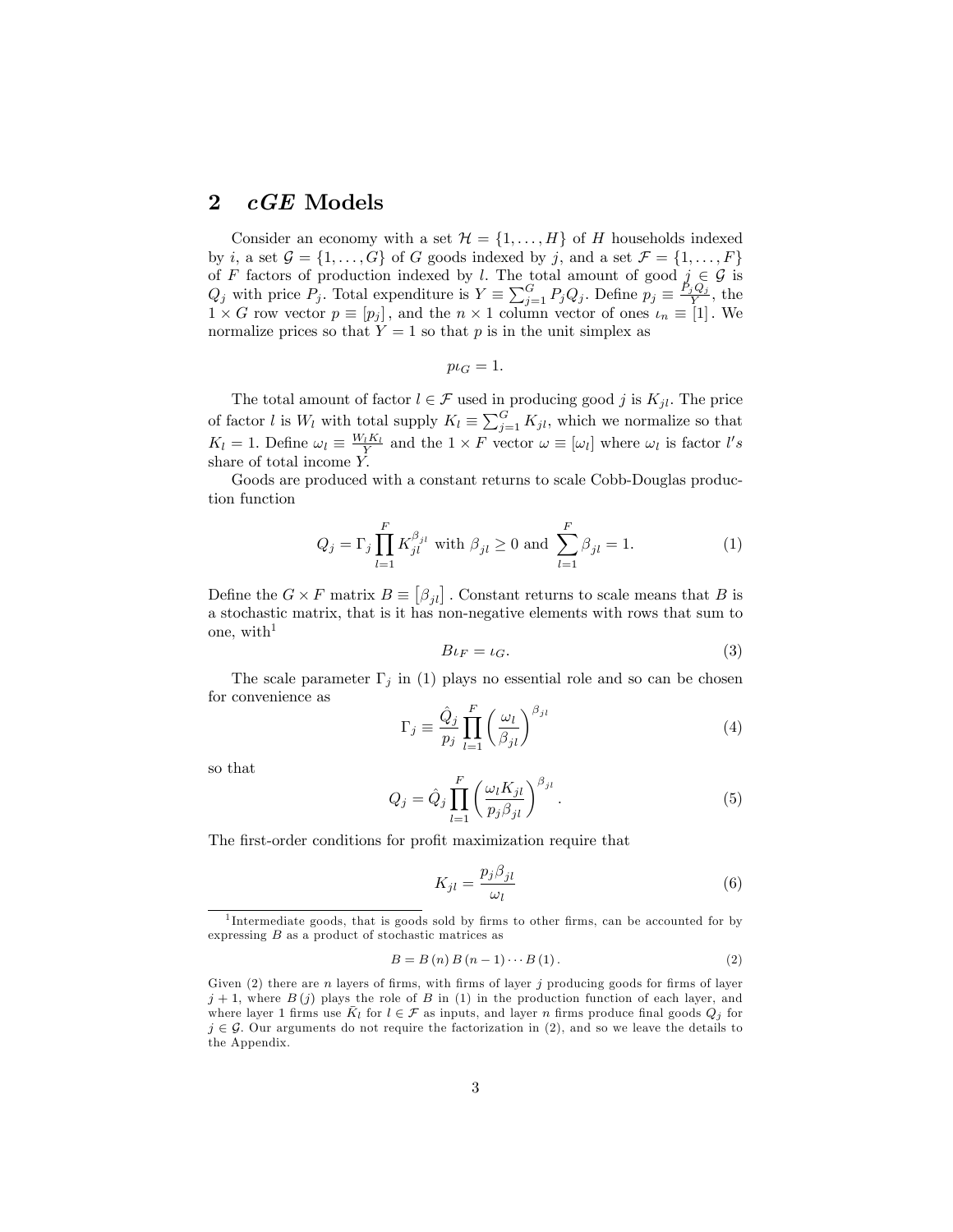so  $Q_j = \hat{Q}_j$  in equilibrium. For the theoretical model we make the normalization  $\hat{Q}_j = 1$  in (4) so that  $Q_j = 1$  in equilibrium and

$$
p_j \equiv \frac{P_j Q_j}{Y} = P_j Q_j = P_j
$$

and so we can identify  $p_j$  as either industry  $j's$  share of total expenditure Y, the revenue of industry  $j$ , or the price of good  $j$ .

Summing over j in (6) and using  $K_l = 1$  we have

$$
\omega = pB. \tag{7}
$$

It follows that  $\omega$  is a convex combination of the rows of B, and is on the unit simplex since

$$
\omega \iota_F = p B \iota_F = p \iota_G = 1.
$$

Household preferences are assumed to be Cobb-Douglas, expressed in logarithmic form, with utility for household  $i$  given by

$$
U_i = \sum_{j=1}^{G} \alpha_{ij} \ln(Q_{ij}) \text{ with } \alpha_{ij} \ge 0 \text{ and } \sum_{j=1}^{G} \alpha_{ij} = 1
$$
 (8)

where  $Q_{ij}$  is household i's consumption of good j. Define the  $H \times G$  matrix  $A \equiv [\alpha_{ij}]$ , which is a stochastic matrix with

$$
A\iota_G = \iota_H. \tag{9}
$$

Household *i* has an endowment  $E_{li}$  of factor *l* with endowment share  $\varepsilon_{li} \equiv \frac{E_{li}}{E_l}$ of  $E_l \equiv \sum_{i=1}^H E_{li}$ . Since  $E_l = K_l = 1$ , we have  $\varepsilon_{li} = E_{li}$  and the  $F \times H$  matrix  $E \equiv \left[\varepsilon_{li}\right]$  is a stochastic matrix or

$$
E \iota_H = \iota_F. \tag{10}
$$

The income of household  $i$  is  $Y_i \equiv \sum_{l=1}^{F} W_l E_{li}$  so that if  $y_i \equiv \frac{Y_i}{Y}$  is household  $i's$  income share, then  $y_i = \sum_{l=1}^F \omega_l \varepsilon_{li}$ . Defining the  $1 \times H$  vector  $y \equiv [y_i]$  we have

$$
y = \omega E \tag{11}
$$

and so  $y$  is a convex combination of the rows of  $E$ , and is on the unit simplex since

$$
y\iota_H = \omega E \iota_H = \omega \iota_F = 1.
$$

The first-order conditions for utility maximization require that  $P_jQ_{ij}$  =  $Y_i \alpha_{ij}$ . Define  $q_{ij} \equiv \frac{Q_{ij}}{Q_j}$  $\frac{Q_{ij}}{Q_j}$  as the share of good j going to household i. Using the normalizations  $Q_j = Y = 1$  we have

$$
q_{ij} = Q_{ij} = \frac{y_i \alpha_{ij}}{p_j} \text{ for all } i \in \mathcal{H}, j \in \mathcal{G}.
$$
 (12)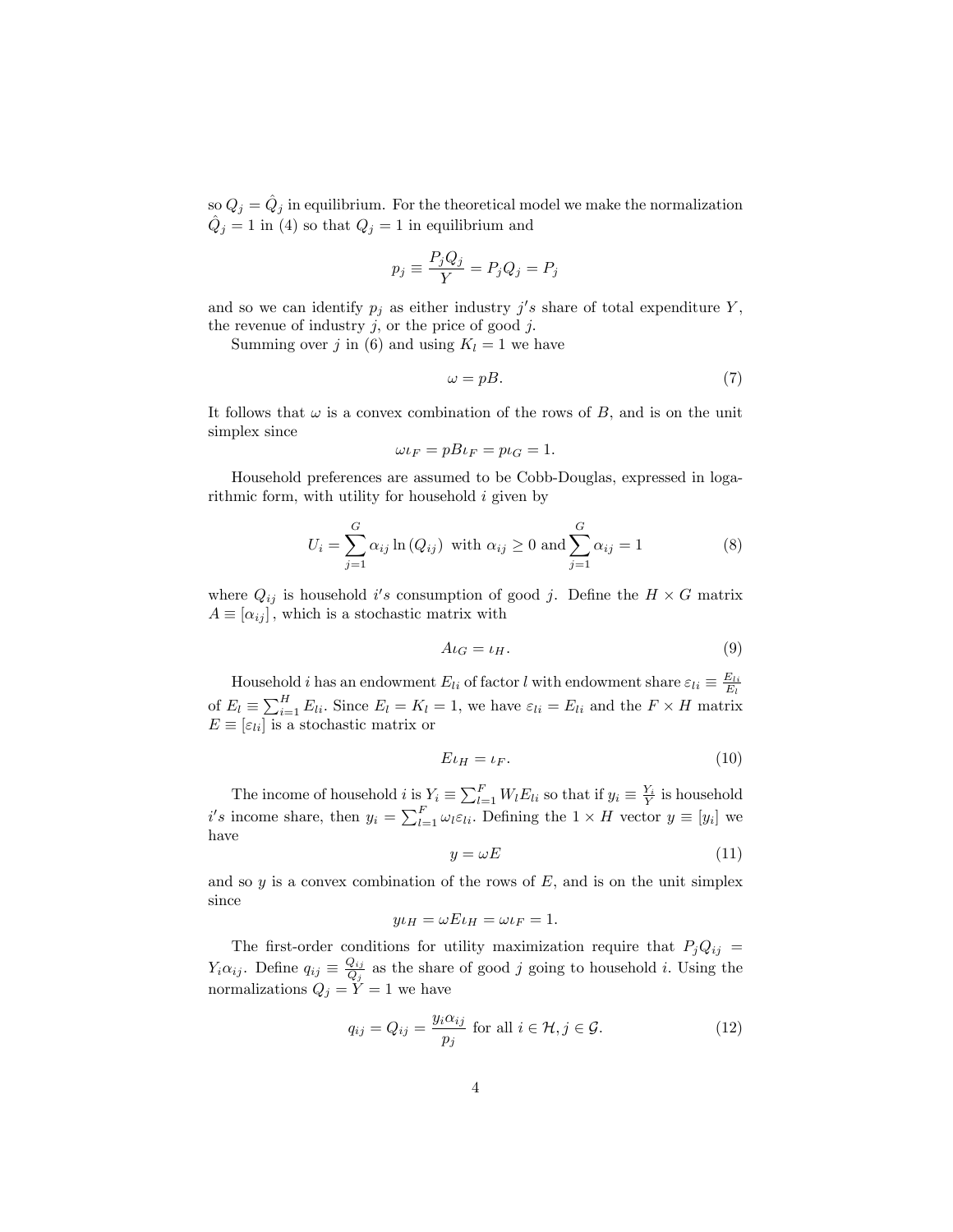So we can also interpret  $Q_{ij}$  as the share of good j that household i consumes. Summing (12) over i and using  $\sum_{i=1}^{H} Q_{ij} = Q_j = 1$  we have

$$
p = yA.\t\t(13)
$$

It follows that  $p$  is a convex combination of the rows of  $A$ .

The cGE model reduces to an exchange economy if  $F = G$  and  $B = I$ , in which case  $\omega = pB$  reduces to  $\omega = p$ .

#### 2.1 Generality of the  $cGE$  Model

In specifying the  $cGE$  model we have not mentioned time t, location  $l$ , or state of the world s. But this does not restrict the generality of the cGE model because the number of households  $H$ , goods  $G$ , and factors  $F$  is unrestricted. So we are free to index all these by time, location, and state of the world, as in Debreu (1979). So for example if we take the  $G$  goods indexed by the integer  $j$ as  $j = g, t, l, s$  where g indexes a type of good, t indexes a time period, l indexes a location, and s indexes a state of the world, then  $Q_i$  would denote production of good type g at time period t in location  $l$  in state of the world s. To be more specific suppose that the integer  $j$  is

$$
j = 507, 912, 398, 865.
$$

The first three digits  $q = 507$  might correspond to a type of wheat, the next three digits  $t = 912$  might correspond to the time of August of the year 1955, the next three digits  $l = 398$  might correspond to the location North Dakota, and the final three digits  $s = 865$  might correspond to a particular weather pattern. So  $Q_i$  would be the production of a particular type of wheat in August of 1955 in North Dakota given a particular weather pattern. If  $G$  is large enough we can have production of goods for as precise a description of time, location, and state of the world as we like.

#### 2.2 Regularity Assumptions

We now show that the following three regularity assumptions insure a unique equilibrium with positive prices and incomes. In Section 2.5 and the Appendix we show that the resulting allocation is still unique even if these assumptions do not hold and the equilibrium price vector is not unique.

**Assumption 1:** For all  $i \in \mathcal{H}$  there is an  $l \in \mathcal{F}$  such that  $\varepsilon_{li} > 0$ . **Assumption 2:** For all  $l \in \mathcal{F}$  there is a  $j \in \mathcal{G}$  such that  $\beta_{il} > 0$ . **Assumption 3:** The  $G \times G$  matrix  $C \equiv BEA$  is indecomposable.

Assumptions 1 and 2 state that each household owns a positive endowment of some factor and each factor of production is required in the production of some good.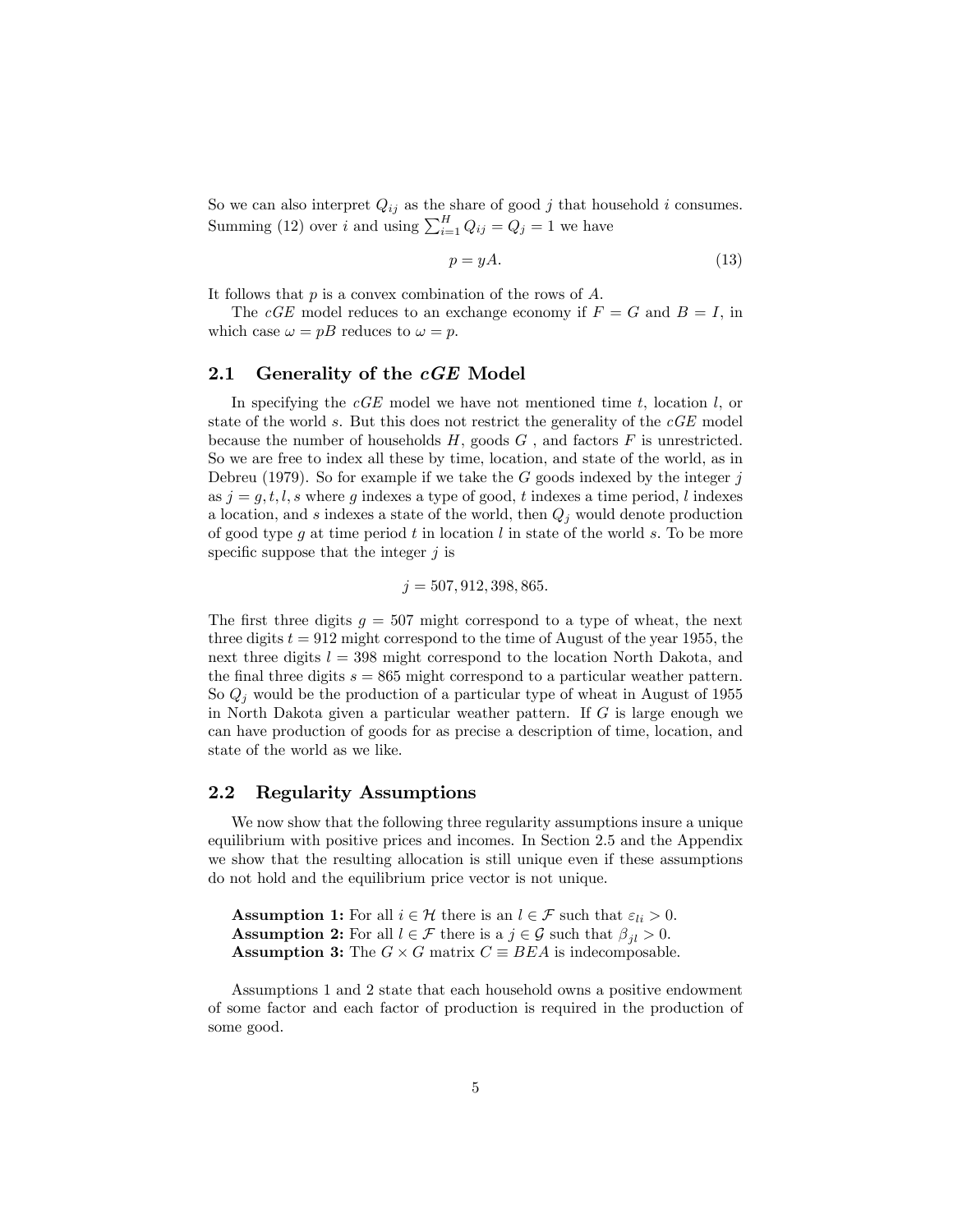Assumption 3 imposes a minimal level of interdependence in the economy, in the sense explained below, that all goods are linked to each other either directly or indirectly through consumption and production. We say good  $j_1$  is directly linked to good  $j_2$ , written as  $j_1 \implies j_2$ , if there is some household i that both demands good  $j_2$  and supplies a factor of production l used in the production of good  $j_1$ , that is if there is an  $i \in \mathcal{H}, l \in \mathcal{F}$  such that

$$
\beta_{j_1l}\varepsilon_{li}\alpha_{ij_2}>0.
$$

We then say that good  $j_1$  is linked (either directly or indirectly) to good  $j_n$ , written as  $j_1 \rightarrow j_n$ , if there exists a sequence  $j_2, \ldots, j_{n-1} \in \mathcal{G}$  such that

$$
j_1 \Longrightarrow j_2 \Longrightarrow \cdots \Longrightarrow j_n.
$$

Assumption 3 is then equivalent to assuming that all goods are linked to each other or

$$
j_1 \rightarrow j_2
$$
 for all  $j_1, j_2 \in \mathcal{G}$ .

#### 2.3 Equilibrium

From  $(7)$ ,  $(11)$ ,  $(13)$  the equilibrium price vector p satisfies

$$
p = pC \text{ and } p \iota_G = 1 \text{ where } C \equiv BEA. \tag{14}
$$

So p is the fixed point of a mapping  $p = pC$  from the unit simplex onto itself. Unlike other GE models, this mapping is linear.

The matrix  $C \equiv BEA$  that defines this mapping is composed, via matrix multiplication, of the three essential components of a general equilibrium economy: the technology  $B$ , endowments  $E$ , and tastes  $A$ . By a permutation of the order of multiplication it is possible to obtain a mapping that determines wages  $\omega = pB$  via  $\omega = \omega C_{\omega}$  where  $C_{\omega} \equiv EAB$ , or incomes  $y = \omega E$  via  $y = yC_y$  where  $C_y \equiv ABE$ .

Given strictly positive  $p, \omega, y$  the resulting allocation of resources is  $\{Q, K\}$ as described by the  $H \times G$  matrix  $Q = [Q_{ij}]$  and the  $G \times F$  matrix  $K = [K_{lj}]$ where

$$
Q_{ij} = \frac{y_i \alpha_{ij}}{p_j}, K_{jl} = \frac{p_j \beta_{jl}}{\omega_l} \text{ for all } i \in \mathcal{H}, j \in \mathcal{G}, l \in \mathcal{F}.
$$
 (15)

#### 2.4 Social Welfare

The allocation in (15) can also be generated by the optimization of an additive social welfare function with weights given by income vector  $y$ . From  $(5)$ we have  $\overline{r}$ 

$$
\ln(Q_j) = \ln(\Gamma_j) + \sum_{l=1}^{r} \beta_{jl} \ln(K_{jl})
$$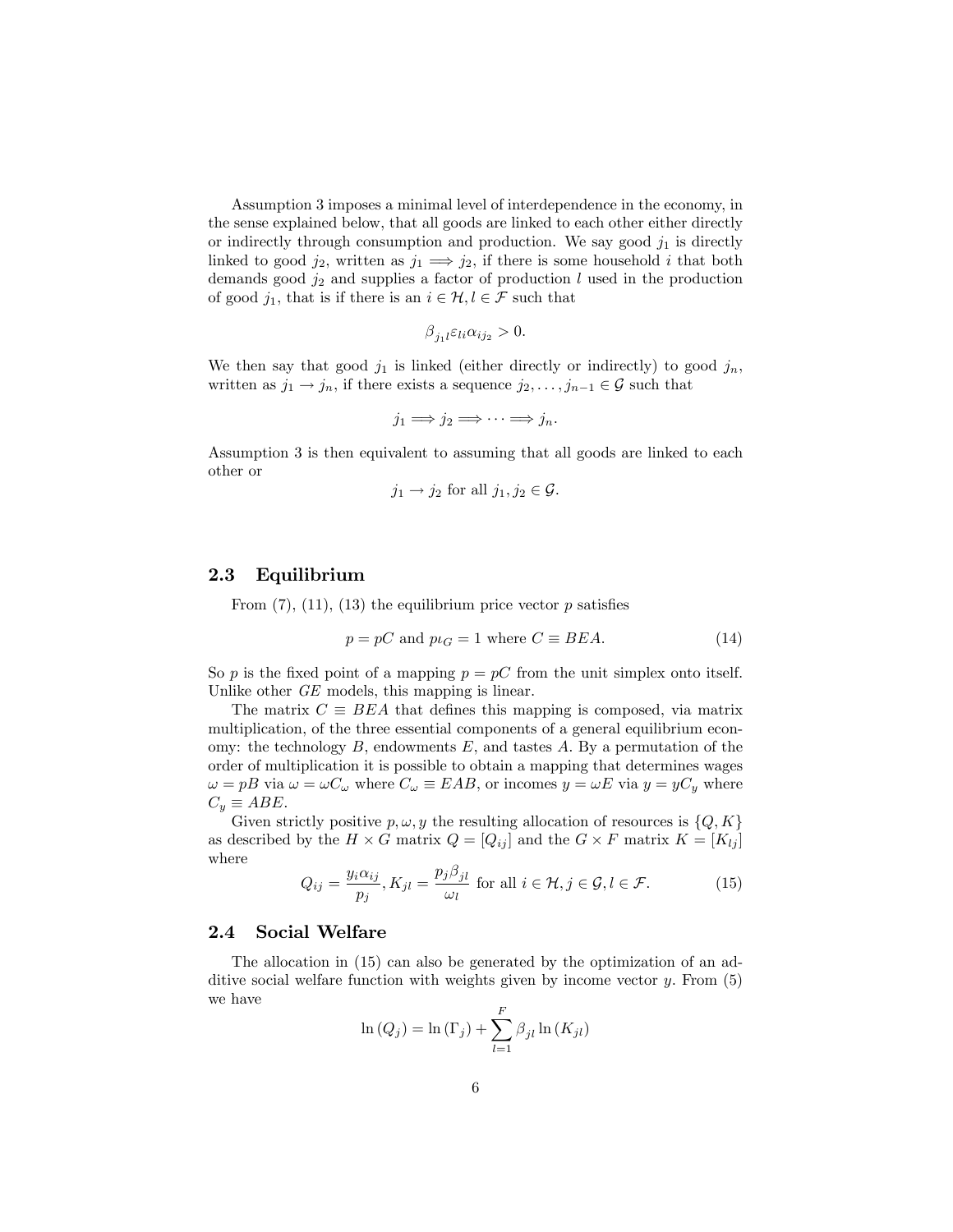so that ignoring constants social welfare U is

$$
U = \sum_{i=1}^{H} y_i U_i = \sum_{i=1}^{H} y_i \sum_{j=1}^{G} \alpha_{ij} \ln (Q_{ij}) + \sum_{j=1}^{G} p_j \sum_{l=1}^{F} \beta_{jl} \ln (K_{jl}).
$$

Maximizing U subject to the constraints  $\sum_{i=1}^{H} Q_{ij} = 1$  and  $\sum_{j=1}^{G} K_{jl} = 1$  then yields (15).

#### 2.5 Regularity Assumptions are not Essential

If Assumption 3 is violated and the matrix  $C$  is decomposable, then the solution to  $p = pC$  is not necessarily unique. Unlike GE models however, it turns out that this non-uniqueness is of no economic importance: it simply reflects the fact that the economy can be broken down into a set of smaller noninteracting island economies, with different solutions corresponding to arbitrary nominal normalizations of prices of non-traded goods between these islands. This is reflected in the fact, shown in the Appendix, that even though  $p$  may not be unique, the resulting allocation of resources  $\{Q, K\}$  is unique.

The matrix C is decomposable if there is a partition  $\mathcal{G} = \mathcal{G}_1 \cup \mathcal{G}_2$  with  $G_1 > 0$ goods in  $\mathcal{G}_1$  and  $G_2 > 0$  goods in  $\mathcal{G}_2$ , such that if we list the goods in  $\mathcal{G}_1$  first and the goods in  $\mathcal{G}_2$  second, then C can be written as

$$
C = \left[ \begin{array}{cc} C_{11} & 0 \\ C_{21} & C_{22} \end{array} \right].
$$
 (16)

We now show the two types of outcomes that can occur when Assumption 3 is violated.

The first type of outcome occurs when  $C_{21} \neq 0$  with  $C_{11}$  indecomposable in (16). Then  $p = pC$  has a unique solution

$$
p = \left[ \begin{array}{cc} p^1 & 0 \end{array} \right]
$$

where  $p^1C_{11} = p^1$  with  $p^1 \iota_{G_1} = 1$ . All that happens in this case is that the goods in  $\mathcal{G}_2$  have a zero price.

The second type of outcome occurs when  $C_{21} = 0$  with  $C_{11}$  and  $C_{22}$  both indecomposable as

$$
C = \left[ \begin{array}{cc} C_{11} & 0 \\ 0 & C_{22} \end{array} \right]. \tag{17}
$$

This leads to multiple solutions for  $p$ . The reason for this is that the economy can be split into two non-interacting island economies with goods  $\mathcal{G}_1$  in island economy one, and goods  $\mathcal{G}_2$  in island economy 2. The competitive solution to each individual island economy is strictly positive and unique and takes the form  $\tilde{p}^1C_{11} = \tilde{p}^1$  and  $\tilde{p}^2C_{22} = \tilde{p}^2$  with  $\tilde{p}^1\iota_{G_1} = 1$  and  $\tilde{p}^2\iota_{G_2} = 1$ . The competitive solution  $p$  for the entire economy is however not unique, and takes the form

$$
p = \left[\begin{array}{cc} \delta \tilde{p}^1 & \left(1-\delta\right) \tilde{p}^2 \end{array}\right] \text{ for any } 0 < \delta < 1.
$$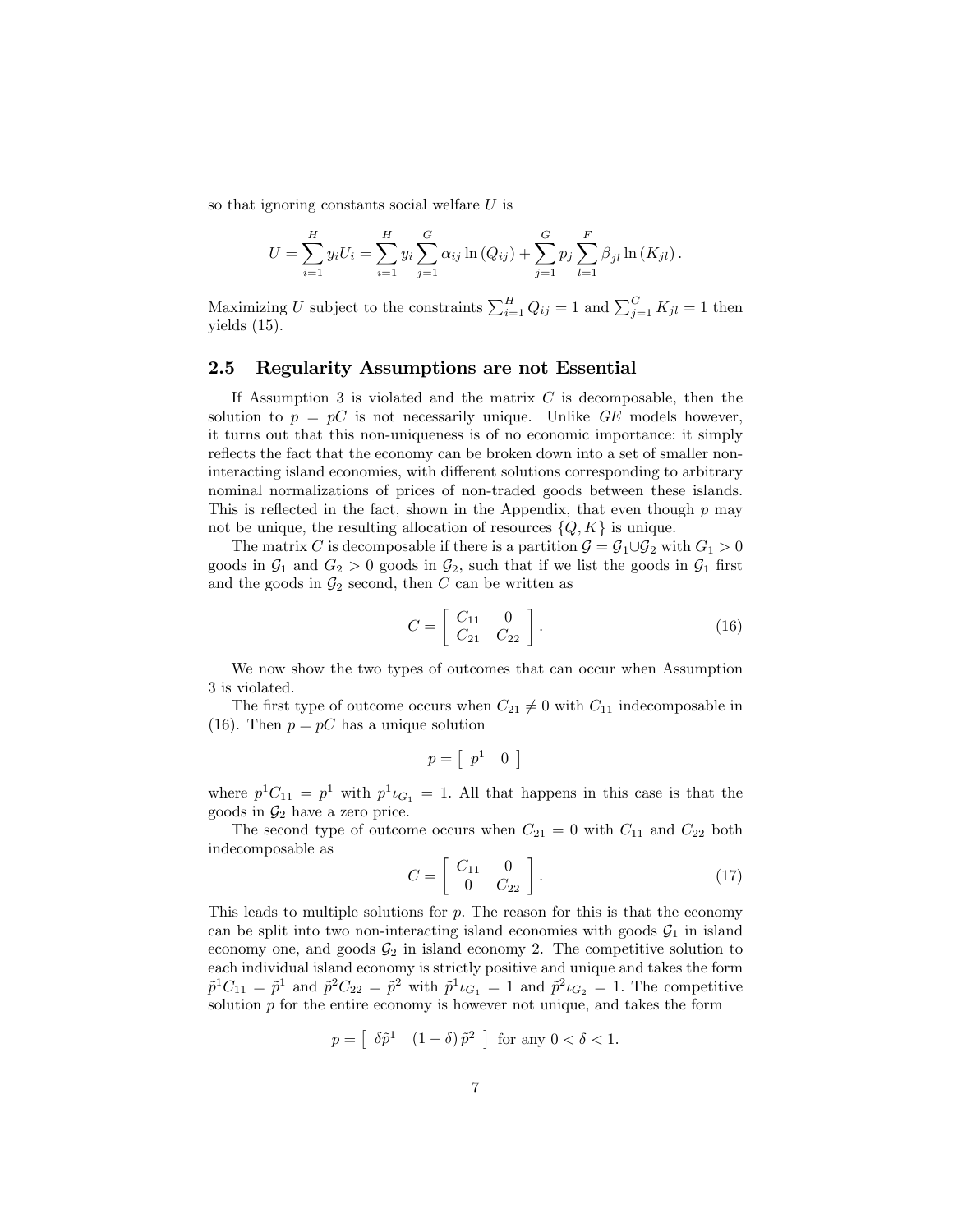Different solutions correspond to different values of  $\delta$ . But  $\delta$  only determines the relative prices between the two islands, and since these islands do not trade with each other, the choice of  $\delta$  does not affect the resulting allocation.

A more detailed analysis is carried out in the Appendix. But these two cases capture the essential possibilities: either there are zero prices or incomes, or there is non-uniqueness due to the arbitrarily normalization of non-traded goods between non-interacting island economies. Neither has any consequences for the uniqueness of the resulting allocation of resources.

# 3 Fitting the  $cGE$  Model to Data

In this section we will show that the  $cGE$  model can rationalize any conceivable data set of prices and quantities. The essence of the argument is as follows: Suppose for all locations, time periods, and states of the world we are given the prices of all goods and factors of production, the endowments, incomes, and consumption of all goods of all households, and the factor usage and production levels of all industries. Following Debreu (1979), we index goods and factors to take into account all possible locations, times, and states of the world. We then match factor and budget shares in the model with the factor and budget shares observed in the data. The model will then predict exactly the observed set of data on the assumption that the data is internally consistent.

Where it is convenient we use  $a + to$  distinguish variables in the data set from those in the model. For example  $Q_j^+$  is total production of good j in the data while  $Q_i$  is value of total production predicted by the model.

Data Set:  $P_j^+, W_l^+, E_{li}^+, Q_{ij}^+, Q_j^+, K_{jl}^+$  for all  $i \in \mathcal{H}, j \in \mathcal{G}, l \in \mathcal{F}$ .

From this data set we define for all  $i \in \mathcal{H}, l \in \mathcal{F}$ 

$$
K_l^+ \equiv \sum_{j=1}^G K_{jl}^+, E_l^+ \equiv \sum_{i=1}^H E_{li}^+, Y_i^+ \equiv \sum_{j=1}^G P_j^+ Q_{ij}^+, Y^+ \equiv \sum_{i=1}^H Y_i^+.
$$

In addition we define the sample analogues of  $p, \omega, y$ : the  $1 \times G$  vector  $p^+ \equiv [p^+_j]$ , the  $1 \times F$  vector  $\omega^+ \equiv \left[\omega_i^+\right]$ , and the  $1 \times H$  vector  $y^+ \equiv \left[y_i^+\right]$  as

$$
p_j^+ \equiv \frac{P_j^+ Q_j^+}{Y^+}, \omega_l^+ \equiv \frac{W_l^+ K_l^+}{Y^+}, y_i^+ \equiv \frac{Y_i}{Y^+} \text{ for all } i \in \mathcal{H}, j \in \mathcal{G}, l \in \mathcal{F}.
$$
 (18)

We assume all data prices are strictly greater than 0, and that the data satisfy four consistency conditions.

Data Assumption 1:  $Y_{i}^{+} = \sum_{l=1}^{F} W_{l}^{+} E_{li}^{+}$  for all  $i \in \mathcal{H}$ . Data Assumption 2:  $E_l^+ = \overline{K_l^+}$  for all  $l \in \mathcal{F}$ . Data Assumption 3:  $Q_j^+ = \sum_{i=1}^H Q_{ij}^+$  for all  $j \in \mathcal{G}$ . Data Assumption 4:  $P_j^+ Q_j^+ = \sum_{l=1}^F W_l^+ K_{jl}^+$  for all  $j \in \mathcal{G}$ .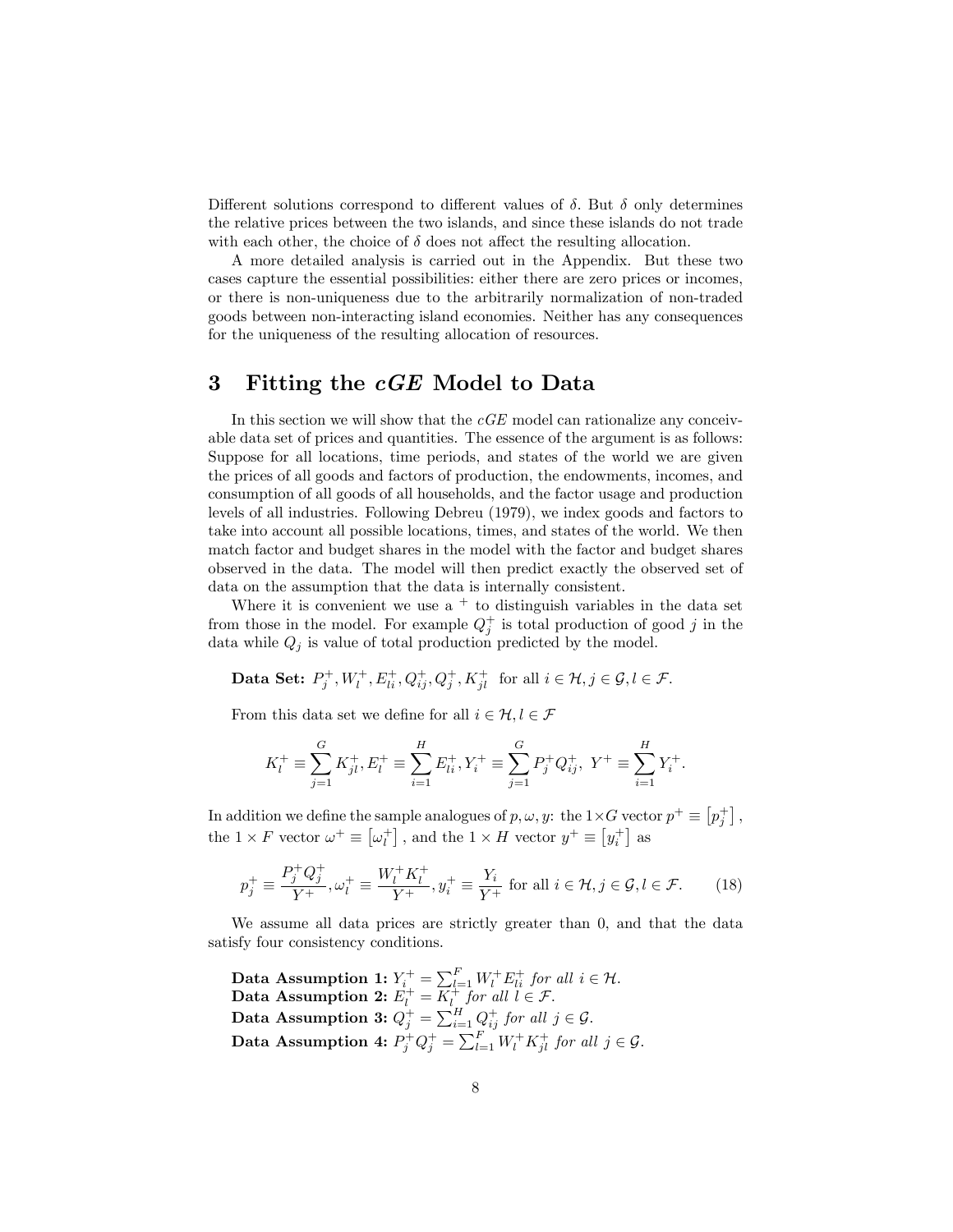The first Data Assumption states that households respect their budget constraints; the second that total household endowments equal the total factor use; the third that total household consumption equals industry production; the fourth that each industry makes zero profits. Essentially these are accounting identities, unrelated to the Cobb-Douglas assumption. Real world data sets might violate these conditions, but they could always be modified so they do not.<sup>2</sup>

Using this data set we match a *cGE* model with  $A = [\alpha_{ij}]$ ,  $B = [\beta_{jl}]$ ,  $E =$  $[\varepsilon_{li}]$  as follows

$$
\alpha_{ij} \equiv \frac{P_j^+ Q_{ij}^+}{Y_i^+}, \beta_{jl} \equiv \frac{W_l^+ K_{jl}^+}{P_j^+ Q_j^+}, \varepsilon_{li} \equiv \frac{E_{li}^+}{E_l^+} \text{ for all } i \in \mathcal{H}, j \in \mathcal{G}, l \in \mathcal{F}.
$$

We set  $\hat{Q}_j = Q_j^+$  in (4) as

$$
\Gamma_j \equiv \frac{Q_j^+}{p_j^+} \prod_{l=1}^F \left(\frac{\omega_l^+}{\beta_{jl}}\right)^{\beta_{jl}}
$$

from which it will follow that  $Q_j = Q_j^+$ , and so the model correctly predicts industry production. If  $C$  were decomposable order  $r$  we could, following the argument in the Appendix, break up the fitted model into  $r$  non-interacting islands where each  $C$  matrix would then be indecomposable. We assume then, without loss of generality, that the matrix  $C = ABE$  is indecomposable.

We first show that the estimated matrices  $A, B, E$  are stochastic matrices, and so are consistent with the assumptions of the model. Clearly the elements of these matrices are all non-negative so what needs to be shown is that all rows sum to one. To this end we have  $A\iota_G = \iota_H$  since

$$
\sum_{j=1}^{G} \alpha_{ij} = \frac{\sum_{j=1}^{G} P_j^+ Q_{ij}^+}{Y_i^+} \equiv 1
$$

by the definition of  $Y_i^+$ . We have  $E \iota_H = \iota_F$  by the definition of  $E_l^+$  since

$$
\sum_{i=1}^{H} \varepsilon_{li} = \frac{\sum_{i=1}^{H} E_{li}^{+}}{E_{l}^{+}} \equiv 1.
$$

To show that  $B\iota_F = \iota_G$  we use Data Assumption 4 as

$$
\sum_{l=1}^{F} \beta_{jl} = \frac{\sum_{l=1}^{F} W_l^+ K_{jl}^+}{P_j^+ Q_j^+} = 1.
$$

 ${}^{2}$ For example if some industry had positive profits so that Data Assumption 4 appeared to be violated, it would always be possible to assume an unobserved factor, owned by shareholders, to which the residual profits are paid.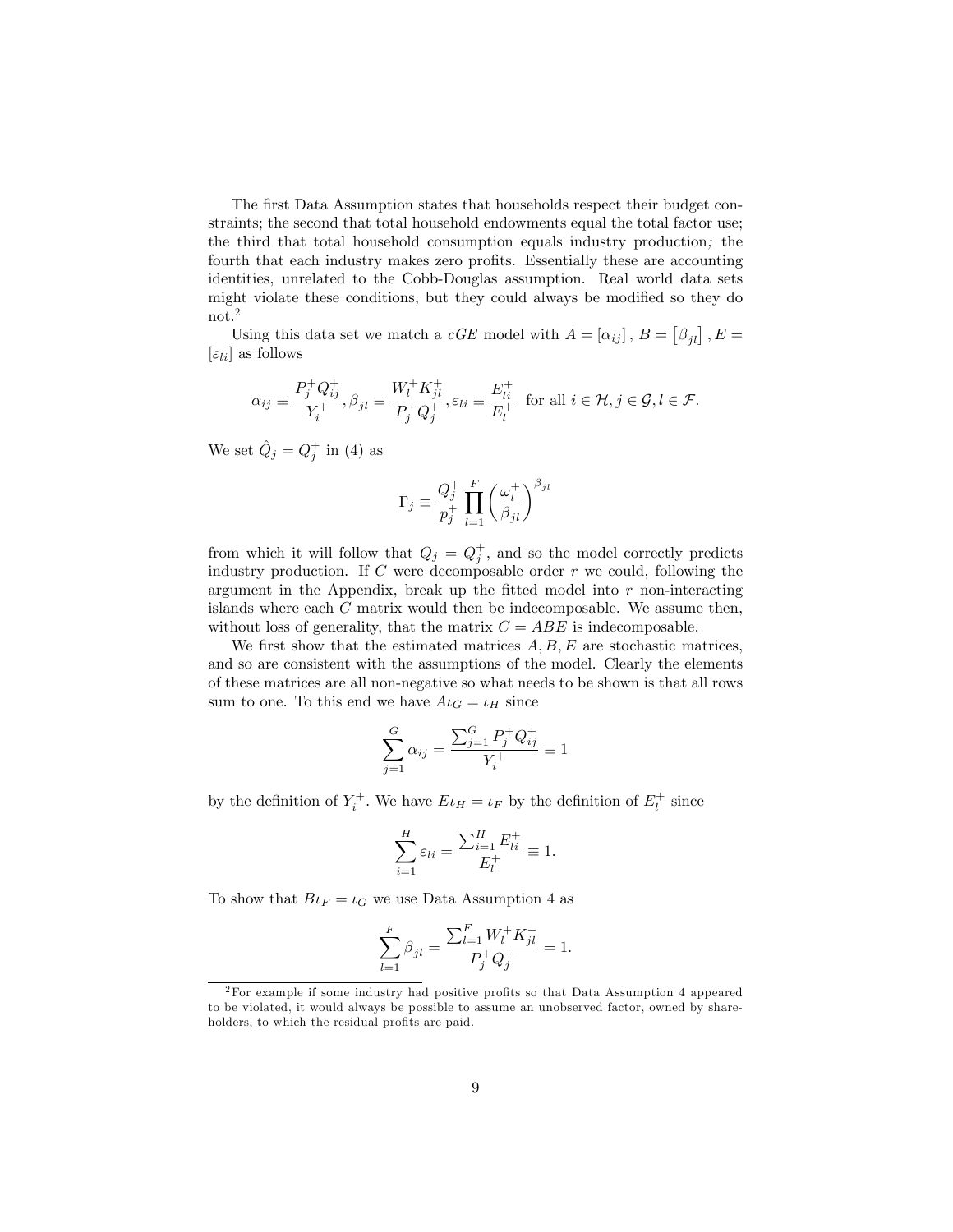We now show that the analogues of p, y,  $\omega$  given by  $p^+, y^+, \omega^+$  in (18) satisfy the predicted relations from the model

$$
y^{+}A = p^{+}, p^{+}B = \omega^{+}, \omega^{+}E = y^{+}
$$
  

$$
p^{+}{}_{{}^{}}G = 1, y^{+}{}_{{}^{}}u = 1, \omega^{+}{}_{{}^{}}u = 1.
$$

Clearly the elements of  $p^+, y^+, \omega^+$  are non-negative as required by the model. To show  $\omega^+ E = y^+$  we have

$$
\sum_{l=1}^{F} \omega_l^+ \varepsilon_{li} = \sum_{l=1}^{F} \frac{W_l^+ K_l^+}{Y^+} \frac{E_{li}^+}{E_l^+} = \frac{\sum_{l=1}^{F} W_l^+ E_{li}^+}{Y^+} = \frac{Y_i^+}{Y^+} \equiv y_i^+
$$

where we have used Data Assumptions 1 and 2. To show  $p^+B = \omega^+$  we have

$$
\sum_{j=1}^{G} p_j^+ \beta_{jl} = \sum_{j=1}^{G} \frac{P_j^+ Q_j^+}{Y^+} \frac{W_l^+ K_{jl}^+}{P_j^+ Q_j^+} = \frac{W_l^+ \sum_{j=1}^{G} K_{jl}^+}{Y^+} = \frac{W_l^+ K_l^+}{Y^+} \equiv \omega_l^+
$$

where we have used the definition of  $K_l^+$ . To show  $y^+A = p^+$  we have

$$
\sum_{i=1}^{H} y_i^+ \alpha_{ij} = \sum_{i=1}^{H} \frac{Y_i^+}{Y^+} \frac{P_j^+ Q_{ij}^+}{Y_i^+} = \frac{P_j^+ \sum_{i=1}^{H} Q_{ij}^+}{Y^+} = \frac{P_j^+ Q_j^+}{Y^+} \equiv p_j^+
$$

where we have used Data Assumption 3. We have  $y^{\dagger} \iota_H = 1$  by the definition of  $Y^+$ . Since  $y^+A = p^+$  and  $A\iota_H = \iota_G$ , it follows that  $p^+\iota_G = 1$ . Since  $p^+B = \omega^+$ and  $B\iota_G = \iota_F$ , it follows that  $\omega^+ \iota_F = 1$ .

So  $p = p^+$  is a solution to  $pC = p$  and  $p_{G} = 1$  and hence the fitted model predicts the observed incomes and prices  $p = p^+, y = y^+, \omega = \omega^+$ . Since C is indecomposable, it follows that  $p = p^+, y = y^+, \omega = \omega^+$  is the unique solution. From the solution  $p = p^+, y = y^+, \omega = \omega^+$  comes a unique allocation of resources, which is precisely the observed allocation of resources, as we now show. The model correctly predicts the proportion of factor  $l$  going to industry j as

$$
K_{jl}=\frac{p_j\beta_{jl}}{\omega_l}=\frac{\frac{P_j^+\tQ_j^+}{Y^+}\tfrac{W_l^+K_{jl}^+}{P_j^+\tQ_j^+}}{\frac{W_l^+E_l^+}{Y^+}}=\frac{K_{jl}^+}{E_l^+}=\frac{K_{jl}^+}{K_l^+}
$$

where we have used Data Assumption 2. The model correctly predicts the share of good  $i$  that goes to household  $i$  as

$$
\frac{Q_{ij}}{Q_j} = \frac{y_i \alpha_{ij}}{p_j} = \frac{\frac{Y_i^+}{Y^+} \frac{P_j^+ Q_{ij}^+}{Y_i^+}}{\frac{P_j^+ Q_j^+}{Y^+}} = \frac{Q_{ij}^+}{Q_j^+}.
$$

Since we set  $\hat{Q}_j = Q_j^+$  in (4) it follows that  $Q_j = Q_j^+$  and so the model correctly predicts industry production. By setting the model's nominal income equal to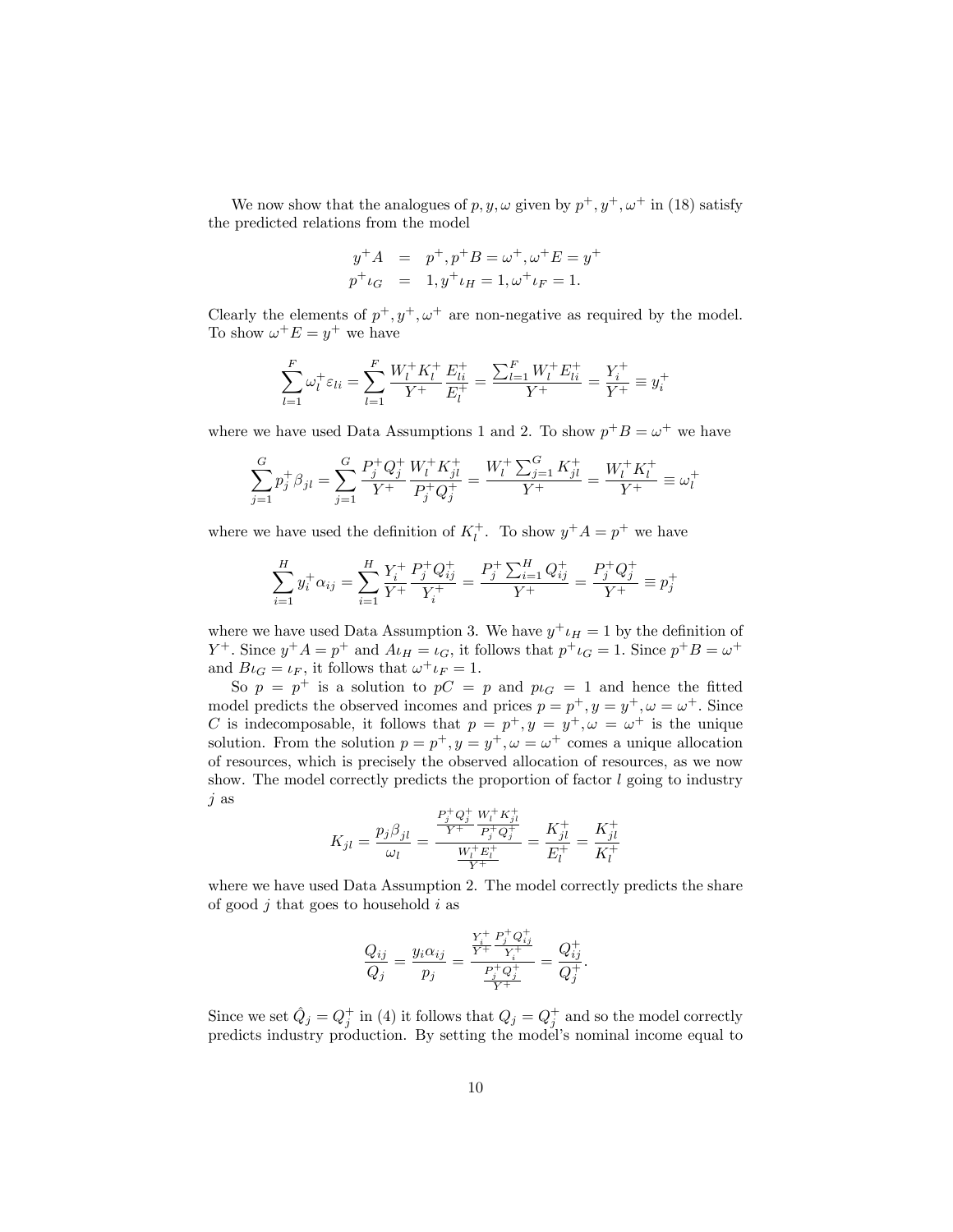the data's as  $Y = Y^+$ , it then follows that nominal prices in  $p_j \equiv \frac{P_j Q_j}{Y}$  for all  $j \in \mathcal{G}$  and  $\omega_l \equiv \frac{W_l E_l}{Y}$  for all  $l \in \mathcal{F}$  are correctly predicted.

In this derivation we have assumed that the data set contains output and factors at the industry level. It is conceivable that one would have data at the firm level, although what one means by a firm is ambiguous with constant returns to scale. If though the data set were more detailed with output and factors at the firm level, then this can also be incorporated as long as one is willing to have different Cobb-Douglas production functions for each firm, as shown in the Appendix.

#### 3.1 Brown and Matzkin's Test of GE

Brown and Matzkin (1996) argue that the GE hypothesis is testable; that there are potential data sets that could falsify the GE hypothesis. This would appear to contradict our result that the  $cGE$  hypothesis, and hence the  $GE$ hypothesis, is not testable. The explanation for this apparent contradiction is that Brown and Matzkin assume a restricted version of the GE model, and it is these restrictions that can be tested, and not the GE hypothesis itself.

Brown and Matzkin assume data consisting of  $N > 1$  observations from a  $GE$ exchange economy of price vectors  $p^t$  and endowments  $E^t$  for  $t = 1, 2, ..., N$ . Following Brown and Matzkin we will think of these  $N > 1$  observations as N cities, although they could equally well be different time periods or states of the world.

The problem is that an unrestricted GE model would only generate one observation (i.e.,  $N = 1$ ). This is because in an unrestricted GE model we can index households and goods by city, and so the unrestricted GE model would generate exactly  $N = 1$  observations of p and E. Restrictions must be imposed in order for  $N > 1$  observations in the Brown and Matzkin setup to be possible. Households could only have endowments of goods from their own cities, and they could only demand goods from their own cities. As well their preferences would have to be identical across cities.

The nature of the implicit restrictions Brown and Matzkin impose can be illustrated using a  $cGE$  exchange economy with  $F = G$  and  $B = I$ . We partition goods G and households H by the  $N > 1$  cities. In order for households to only have endowments from their city, to only consume goods from their city, and to have the same preferences in each city,  $E$  and  $A$  need to be restricted to being block diagonal as

$$
E = \begin{bmatrix} E^1 & 0 & \cdots & 0 \\ 0 & E^2 & \cdots & 0 \\ \vdots & \ddots & \ddots & \vdots \\ 0 & 0 & \cdots & E^N \end{bmatrix} \text{ and } A = \begin{bmatrix} \tilde{A} & 0 & \cdots & 0 \\ 0 & \tilde{A} & \cdots & 0 \\ \vdots & \ddots & \ddots & \vdots \\ 0 & 0 & \cdots & \tilde{A} \end{bmatrix}
$$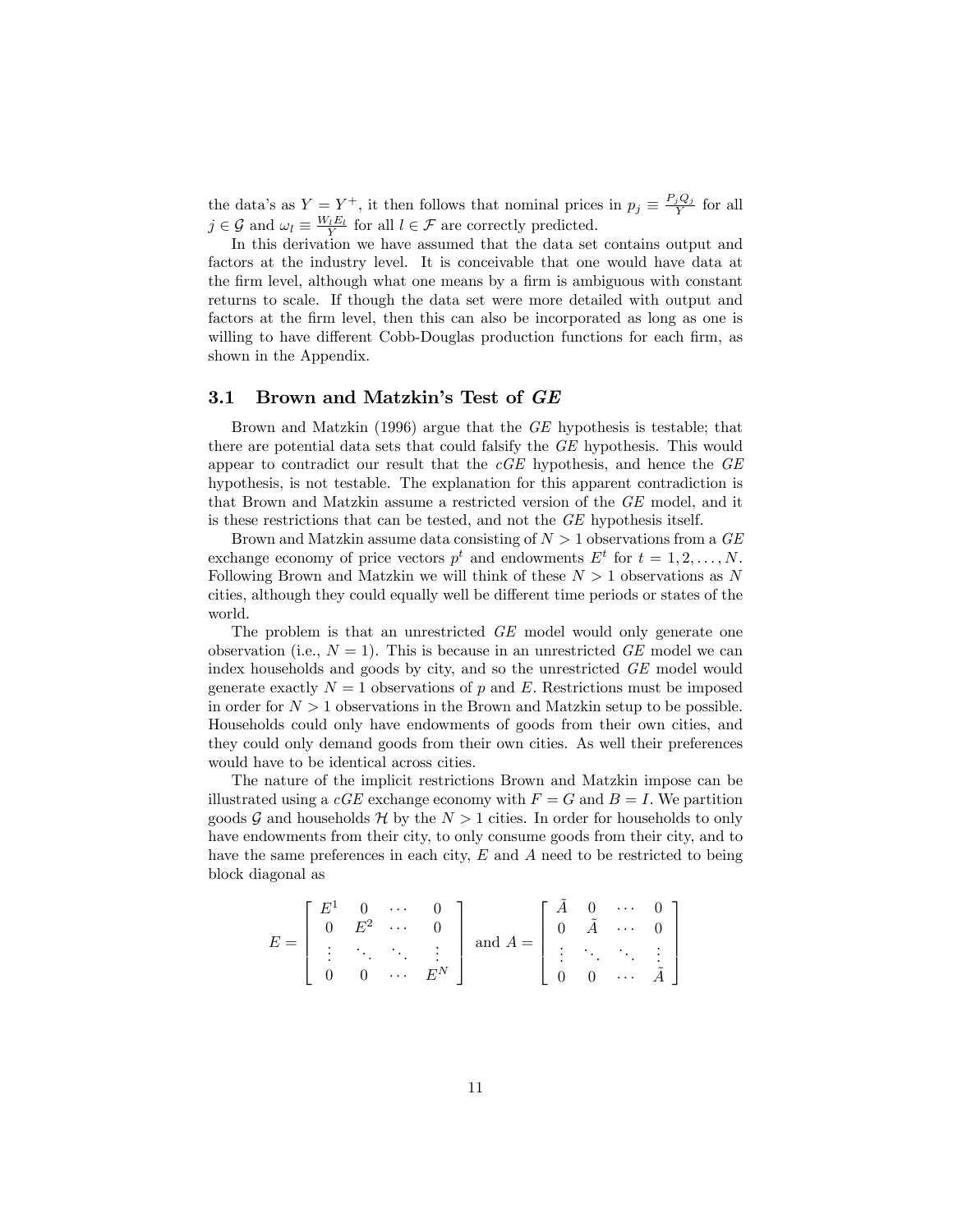so that C takes the block diagonal form

$$
C = BEA = EA = \begin{bmatrix} E^1 & 0 & \cdots & 0 \\ 0 & E^2 & \cdots & 0 \\ \vdots & \ddots & \ddots & \vdots \\ 0 & 0 & \cdots & E^N \end{bmatrix} \begin{bmatrix} \tilde{A} & 0 & \cdots & 0 \\ 0 & \tilde{A} & \cdots & 0 \\ \vdots & \ddots & \ddots & \vdots \\ 0 & 0 & \cdots & \tilde{A} \end{bmatrix} = \begin{bmatrix} E^1 \tilde{A} & 0 & \cdots & 0 \\ 0 & E^2 \tilde{A} & \cdots & 0 \\ \vdots & \ddots & \ddots & \vdots \\ 0 & 0 & \cdots & E^N \tilde{A} \end{bmatrix}.
$$

With these restrictions on E and A we obtain N price vectors satisfying  $p^t =$  $p^t E^t \tilde{A}$  along with the endowments  $E^t$  for  $t = 1, \ldots, N$ . Without these restrictions we only obtain one observation satisfying  $p = pC$  for endowment E.

### 4 Computation

Computing solutions to  $GE$  models is generally difficult and requires specialized software that uses algorithms such as that in Scarf (1973), or quasi-Newton methods as discussed in Shoven and Whalley (1984). Convergence is guaranteed for Scarfís algorithm, but in practice is too slow. Quasi-Newton methods usually converge faster, but do not have guaranteed convergence, and require the calculation of derivatives.

Computing solutions to  $cGE$  models on the other hand is easy. Derivatives are not required. There is an iterative algorithm where geometric convergence is guaranteed. Alternatively an exact solution can be computed in a finite number of steps with or without matrix inversion.

The first method is to iterate as  $p^t = p^{t-1}C$  with any non-negative initial  $p^0$ satisfying  $p^0 \iota_G = 1$ . As long as C is acyclic, that is as long as it has no eigenvalues besides  $\lambda = 1$  on the unit circle, then  $p^t = p + O(\delta^t)$  where  $\delta = |\lambda_2| < 1$  and where  $\lambda_2$  is the second largest eigenvalue of C<sup>3</sup> If C is cyclic of order s, then convergence can be obtained by replacing C with with  $C^s$  as  $p^t = p^{t-1}C^s$ .

The second method is to treat  $p = pC$  and  $p \iota_G = 1$  as a system of linear equations and find an exact solution using matrix inversion. Partition  $C$  and  $p$ as

$$
C = \left[ \begin{array}{cc} C_{11} & C_{12} \\ C_{21} & C_{22} \end{array} \right] \text{ and } p = \left[ \begin{array}{cc} p_1 & p_2 \end{array} \right]
$$

where  $C_{22}$  and  $p_2$  are scalars. First assume  $C_{12} \neq 0$ . Then

$$
(I - C_{11})^{-1} = \sum_{k=0}^{\infty} C_{11}^k
$$

exists with non-negative elements. From

$$
p_1C_{11} + p_2C_{21} = p_1
$$
 and  $p_1C_{12} + p_2C_{22} = p_2$ 

 ${}^{3}$  If C is cyclic then (see Debreu and Herstein (1953)) the economy, or an island component, has a strictly seasonal structure with period s and eigenvalues  $\lambda_k = e^{\frac{2\pi i}{s}k}$  for  $k = 1, 2, ..., s-1$ . In this case  $p<sup>t</sup>$  will not converge to p but instead cycle with a period of s.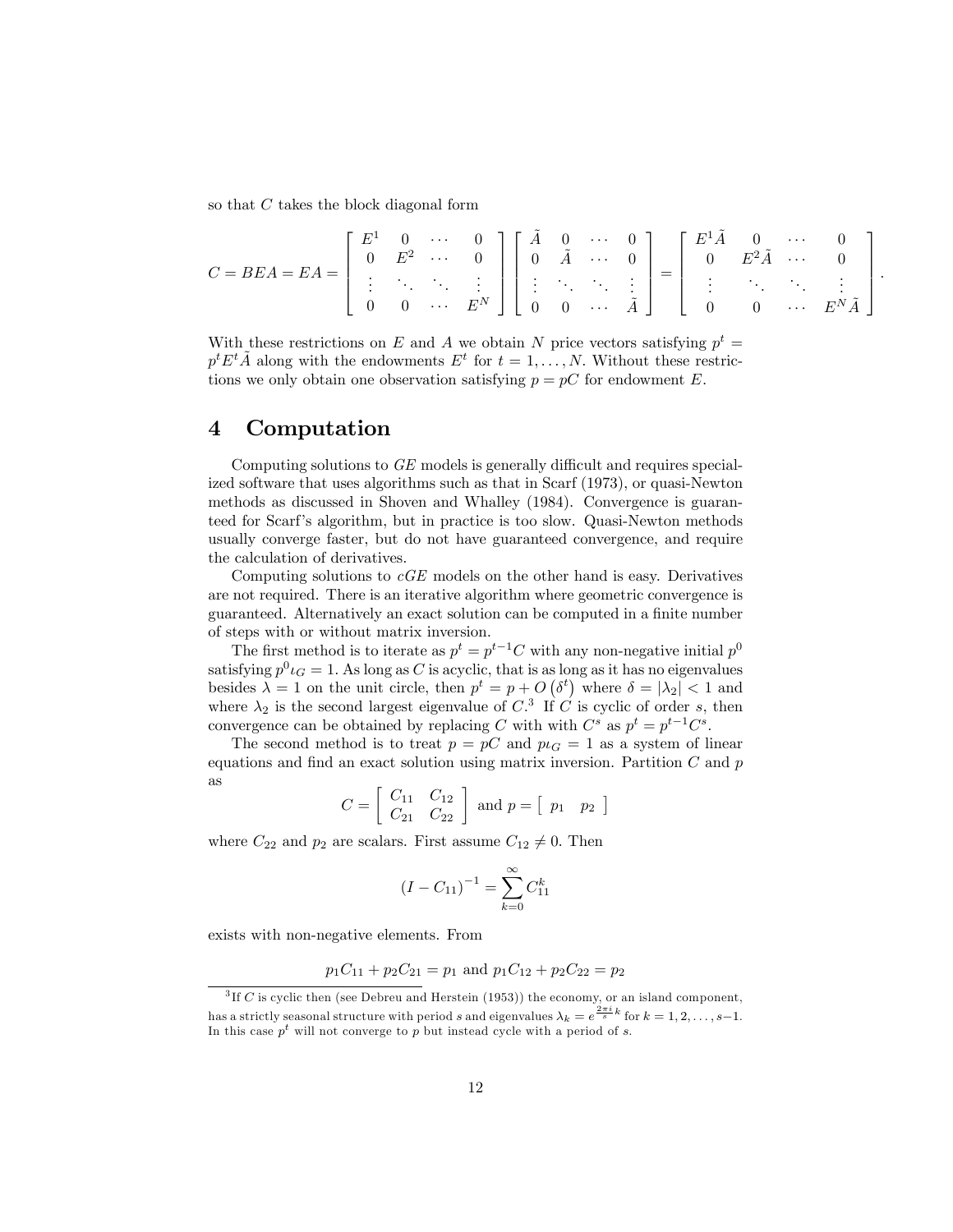we have  $p_1 = p_2 C_{21} (I - C_{11})^{-1}$  so that using  $p_1 \iota_{G-1} + p_2 = 1$  yields

$$
p_1 = \frac{C_{21} (I - C_{11})^{-1}}{1 + C_{21} (I - C_{11})^{-1} \iota_{G-1}}, p_2 = \frac{1}{1 + C_{21} (I - C_{11})^{-1} \iota_{G-1}}.
$$
 (19)

If  $C_{12} = 0$  then  $C_{11}$  is a stochastic matrix with  $p_1 = p_1 C_{11}$ , and so  $p_1$  can be calculated using the same approach as p. If  $C_{22} \neq 1$  then  $p_2 = 0$ , while if  $C_{22} = 1$  then there will be multiple solutions for p of the form

$$
p = \left[ \begin{array}{cc} (1 - \delta) \, p_1 & \delta \end{array} \right]
$$

for any  $0 < \delta < 1$ . Since  $\delta$  has no affect on the allocation, we can simply pick anything convenient like  $\delta = \frac{1}{2}$ .

A third method for solving  $p = pC$  that does not require matrix inversion is described in the Appendix.

With any of these methods the computational difficulty of solving  $p = pC$  is determined by the number of goods  $G$ . If either the number of factors  $F$  or the number of households  $H$  is smaller, then it is possible to reduce the dimension of the problem by instead solving for  $\omega$  or y first. If F is the smallest, then multiply both sides of  $p = pC$  by B and use  $\omega = pB$  to obtain  $\omega = \omega C_{\omega}$  where  $C_{\omega} \equiv EAB$  is an  $F \times F$  stochastic matrix, and where  $\omega$  can be solved for in the same manner as  $p = pC$ . If H is the smallest, multiply both sides of  $\omega = \omega C_{\omega}$  by E and use  $y = \omega E$  to obtain  $y = yC_y$  where  $C_y \equiv ABE$  is an  $H \times H$  stochastic matrix.

#### 4.1 Pareto Efficiency

Consider any feasible allocation of resources  $\{Q, K\}$  where the  $H \times G$  and  $G \times G$ F matrices of good and factor shares  $Q \equiv [Q_{ij}]$  and  $K \equiv [K_{jl}]$  satisfy  $Q^T \iota_H =$  $\iota_G$  and  $K^T \iota_G = \iota_F$ . From solving  $p = pC$  we can easily solve the following two problems: First, if  $\{Q, K\}$  is Pareto optimal, then find the competitive equilibrium that supports it. Second, if  $\{Q, K\}$  is not Pareto optimal, then find a competitive equilibrium that Pareto dominates  $\{Q, K\}$ ; that is where all households are at least as well off, and at least one household is strictly better off. In Sampson  $(2013, 2)$  the solution to this second problem is used to find an efficient tax regime that Pareto dominates an inefficient tax regime; that is where there are no losers when one moves to the efficient tax regime.

Both of these problems are solved by considering a competitive economy with endowment matrix  $E = K^T Q^T$ , which is a stochastic matrix since

$$
E\iota_H = K^T Q^T \iota_H = K^T \iota_G = \iota_F.
$$

Solving  $p = pC$  for  $p \iota_G = 1$  with  $\omega = pB$  and  $y = \omega E$ , we have

$$
y = \omega E = \omega K^T Q^T \ge pQ^T
$$

where  $\omega K^T > p$  follows from the fact that in a competitive equilibrium with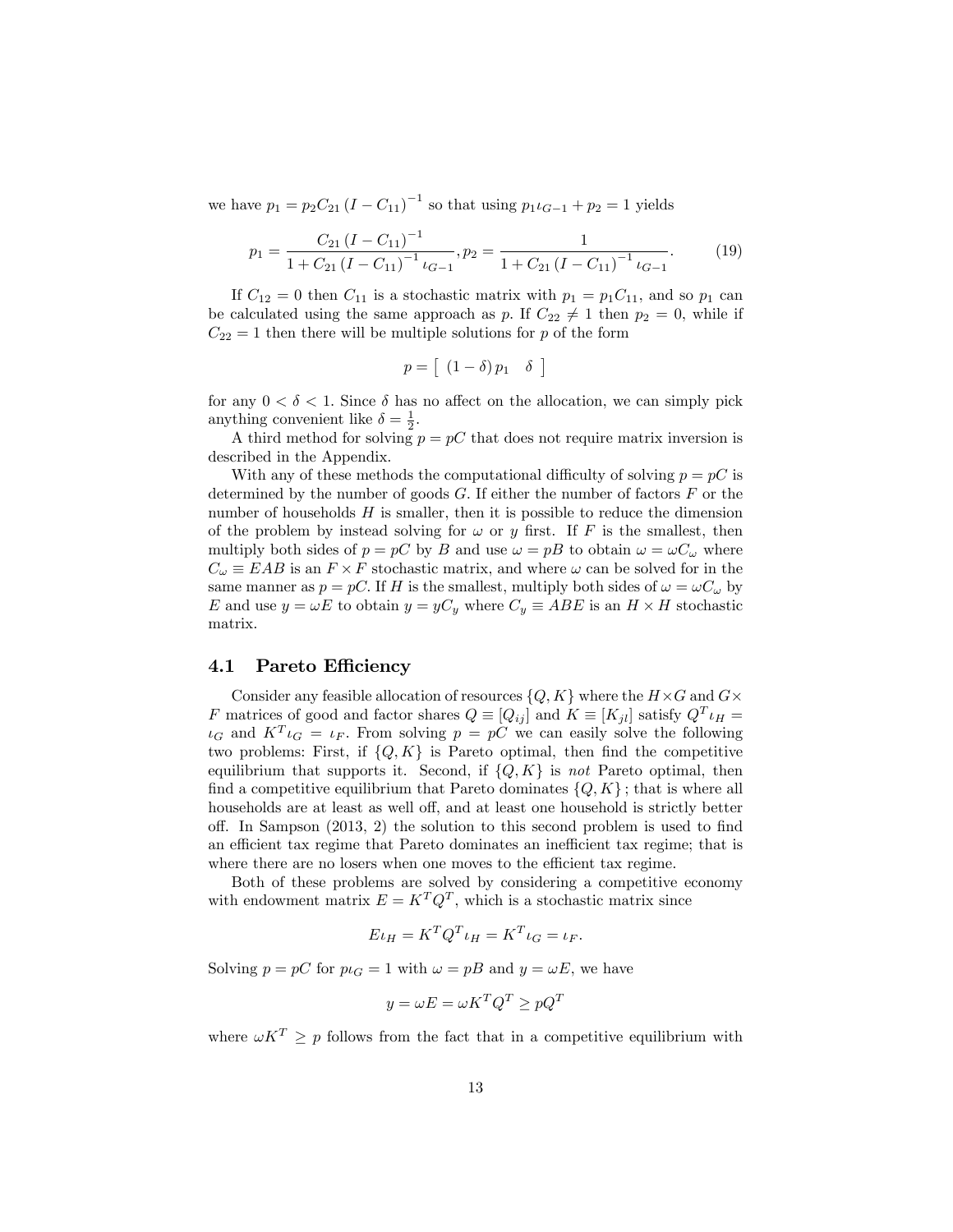constant returns to scale, each feasible production plan must yield either 0 or negative profits. It follows that in the competitive equilibrium each household can afford to consume its consumption levels in the initial allocation  $\{Q, K\}$ , and so must be at least as well off. If  $\{Q, K\}$  is Pareto optimal, then since the profit and utility maximization solutions are unique, it follows that  $Q_{ij} =$  $y_i\alpha_{ij}$  $\frac{\partial p_{ij}}{p_j}, K_{jl} = \frac{p_j\beta_{jl}}{\omega_l}$  $\frac{\partial^{\alpha} j}{\partial u_{l}}$  for all  $i \in \mathcal{H}, j \in \mathcal{G}, l \in \mathcal{F}$  and so the first problem is solved. If  $\{Q, K\}$  is not Pareto optimal, then since the competitive equilibrium is Pareto optimal, it follows that all households are at least as well off, and at least one is must be strictly better off, and so the second problem is solved.

# 5 Imposing Restrictions on cGE Models

Although it is possible to find a  $cGE$  model that provides a perfect fit for any data set, a more useful cGE model would likely be more parsimonious, and so one would seek to impose restrictions. An advantage of cGE models is that they are linear, so that in imposing restrictions one can use the tools of matrix algebra in a manner similar to econometrics.

One type of restriction is imposing zero restrictions on the elements of  $A, B, E$ . If enough of these zero restrictions are made then  $A, B, E$  will be block diagonal as

$$
A = \left[ \begin{array}{cc} A^1 & 0 \\ 0 & A^2 \end{array} \right], B = \left[ \begin{array}{cc} B^1 & 0 \\ 0 & B^2 \end{array} \right], E = \left[ \begin{array}{cc} E^1 & 0 \\ 0 & E^2 \end{array} \right].
$$

In this case  $C = BEA$  is decomposable, and the economy can be broken down into two smaller non-interacting island economies. We have also seen that block diagonality restrictions are required if one wishes to collect more than observation of prices and quantities from a cGE model, as with the Brown and Matzkin framework.

Another type of restriction that allows one to break a larger economy down into a set of smaller economies, but in a multiplicative manner, is to use the Kronecker product as

$$
A = A1 \otimes A2, B = B1 \otimes B2, E = E1 \otimes E2
$$

where  $A^m, B^m, E^m$  are  $H_m \times G_m, G_m \times F_m, F_m \times H_m$  stochastic matrices for  $m = 1, 2$  and where  $H = H_1 H_2, G = G_1 G_2, F = F_1 F_2$ . In this case

$$
C = BEA = (B1 \otimes B2) (E1 \otimes E2) (A1 \otimes A2) = C1 \otimes C2
$$

where  $C^m \equiv B^m E^m A^m$  for  $m = 1, 2$  are stochastic matrices since  $\iota_H = \iota_{H_1} \otimes \iota_{H_2}$ so that

$$
C\iota_H = C^1 \otimes C^2 (\iota_{H_1} \otimes \iota_{H_2}) = C^1 \iota_{H_1} \otimes C^2 \iota_{H_2} = \iota_{H_1} \otimes \iota_{H_2} = \iota_H.
$$

Given the equilibrium for the two smaller economies:  $p^m = p^m C^m$  and  $p^m \iota_{G_m} =$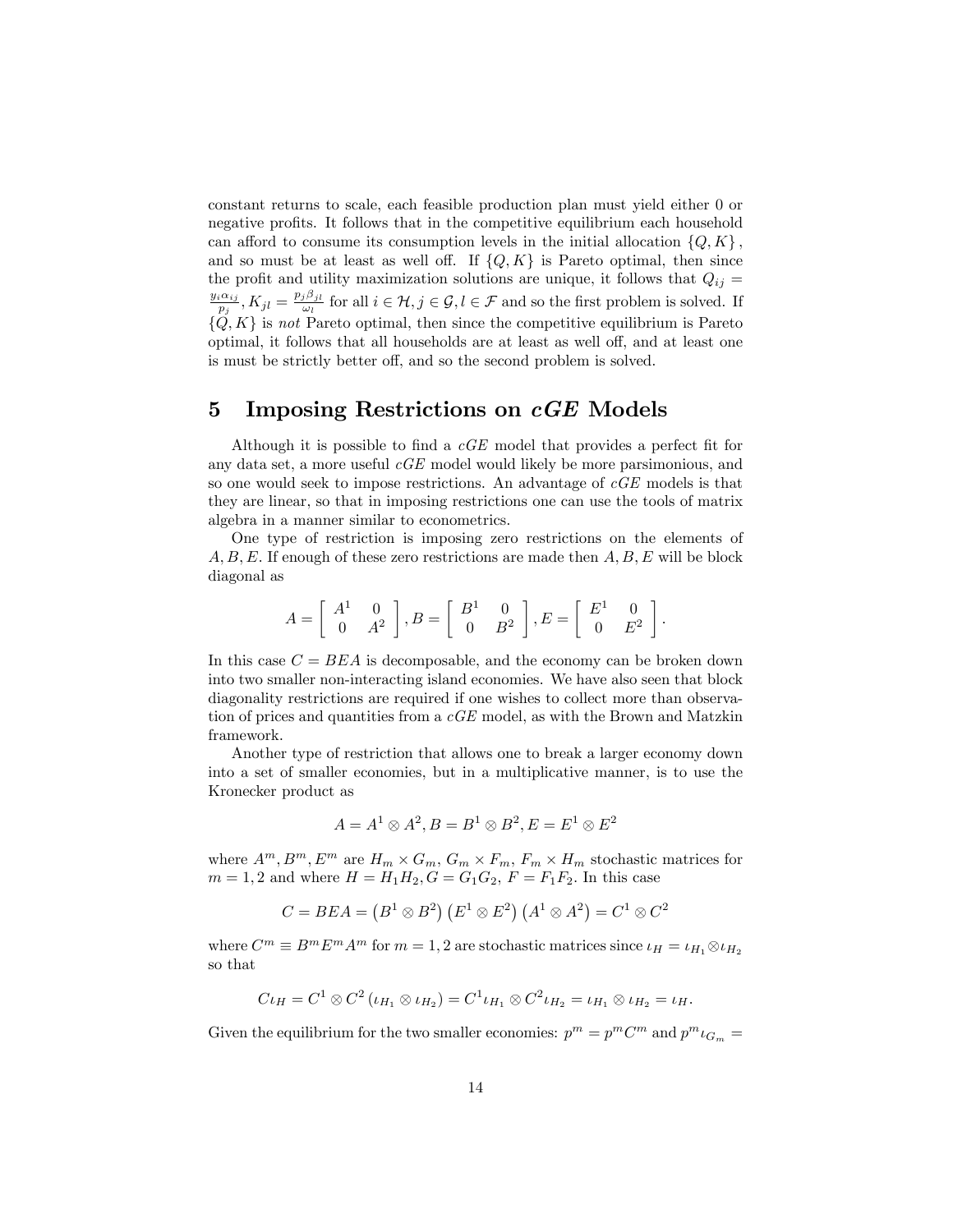1 with  $\omega^m = p^m B^m$ ,  $y^m = \omega^m E^m$  for  $m = 1, 2$ , the equilibrium for the original economy  $p = pC$  and  $p \iota_G = 1$  with  $\omega = pB, y = \omega E$  is then

$$
p = p1 \otimes p2, \omega = \omega1 \otimes \omega2, y = y1 \otimes y2.
$$

The resulting allocation will be  $Q^m = \left[\frac{y_i^m \alpha_{ij}^m}{p_j^m}\right]$ ] and  $K^m = \left[\frac{p_j^m \beta_{jl}^m}{\omega_l^m}\right]$  $\Big\}$  for  $m = 1, 2$ with  $Q = Q^1 \otimes Q^2$  and  $K = K^1 \otimes K^2$ .

Yet another approach is to use reduced rank restrictions. These restrictions have a natural interpretation as aggregation assumptions. Suppose for example we wish to reduce the dimension of a cGE model by aggregating the H households into  $H_1 < H$  representative households. This can be accomplished by imposing the reduced rank restriction

$$
A=\Gamma \tilde{A}=\sum_{m=1}^{H_1}\gamma^m\tilde{\alpha}^m
$$

where  $\Gamma \equiv [\gamma^m]$  is an  $H \times H_1$  stochastic matrix with columns  $\gamma^m$  satisfying  $\sum_{m=1}^{H_1} \gamma^m = \iota_H$ , and  $\tilde{A} \equiv [\tilde{\alpha}^m]$  is an  $H_1 \times G$  stochastic matrix with rows  $\tilde{\alpha}^m$ . Below we show that the matrix  $\Gamma$  aggregates the H households into the  $H_1$ representative households with tastes described by  $\tilde{A}$ , incomes by  $\tilde{y} = y\Gamma$ , and endowments by  $\tilde{E} \equiv E\Gamma$ . The fact that  $A = \sum_{m=1}^{H_1} \gamma^m \tilde{\alpha}^m$  means that each of the  $H$  households in the original large economy has preferences that are convex combinations of the preferences of the  $H_1$  representative households. The  $1 \times H_1$ vector  $\hat{H}$  given by

$$
\tilde{H} \equiv \iota_H^T \Gamma = \left[ \iota_H^T \gamma^m \right] = \left[ \tilde{H}^m \right]
$$

where  $\tilde{H}^m$  is the population of the type m representative households with  $\sum_{m=1}^{H_1} \tilde{H}^m = H.$ 

Equilibrium income y for the original economy satisfies  $y = yC_y$  where  $C_y \equiv$ ABE is an  $H \times H$  stochastic matrix. Using  $A = \Gamma \tilde{A}$  and  $\tilde{E} \equiv E\Gamma$  we have, by multiplying both sides of  $y = y\Gamma ABE$  by  $\Gamma$  that  $\tilde{y} = \tilde{y}C_{\tilde{y}}$  where  $C_{\tilde{y}} \equiv ABE$ is an  $H_1 \times H_1$  stochastic matrix. Given the equilibrium vector of incomes  $\tilde{y}$ for the  $H_1$  representative households, we obtain the vector of equilibrium prices as  $p = \tilde{y}A$  and wages as  $\omega = pB$ . To recover the incomes for the original H households we then use  $y = \omega E$ .

For  $H_1 = 1$  we have  $\Gamma = \iota_H$  and  $A = \tilde{\alpha}$  so that there is a single representative household with  $A = \iota_H \tilde{\alpha}$ , where  $\tilde{\alpha}$  gives the utility weights for the representative household.<sup>4</sup> Solving yields  $\tilde{y} = 1$ ,  $p = \tilde{\alpha}$ ,  $\omega = \tilde{\alpha}B$ ,  $y = \omega E$ . Since  $p_j = \alpha_{ij} = \tilde{\alpha}_j$ , consumption is identical to income or  $Q_{ij} = \frac{y_i \alpha_{ij}}{p_i}$  $\frac{i\alpha_{ij}}{p_j}=y_i.$ 

Using exactly the same approach, reduced rank restrictions can also be used to aggregate factors and goods.

 $4$ This representative agent model could be falsified by the idealized data set (just find two or more households that have different budget shares for at least one good.) But if the data did not contain individual household consumption (the  $Q_{ij}$ ), then the representative household model could not be falsified.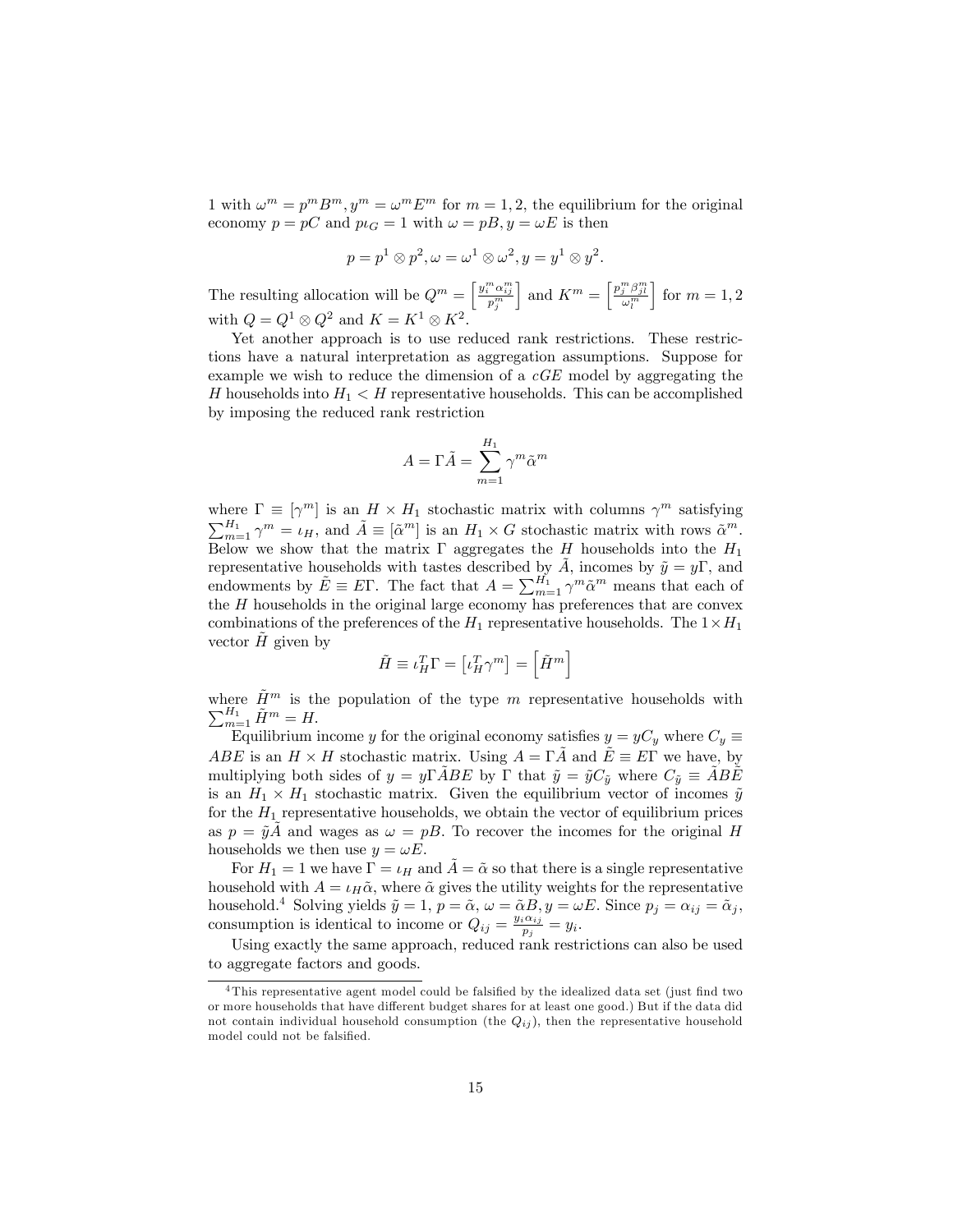These strategies can be combined when imposing restrictions. For example with the Kronecker product representation we can also assume a representative household for the second economy so that  $A_2 = \iota_{H_2} \alpha^2$  where  $\alpha^2$  is  $1 \times G_2$ . Then

$$
C = BEA = (B1 \otimes B2) (E1 \otimes E2) (A1 \otimes \iota_{H_2} \alpha2) = C1 \otimes \iota_{G_2} \alpha2
$$

from which it follows that  $p = p^1 \otimes \alpha^2$ .

## 6 Rational Economics

Why should I believe in a real number if I can't calculate it, if I can't prove what its bits are, and if I can't even refer to it? And each of these things happens with probability one! -Chaitin (2006).

Economics in  $\mathbb R$  is unrealistic: Infinite precision is impossible in either prices or quantities. Only a countable subset of the uncountable elements of  $\mathbb R$  can even be computed. For  $GE$  models  $\mathbb R$  is in general unavoidable. But a theory of general equilibrium can be constructed within  $\mathbb Q$  using  $cGE$  models, and thus avoid the unrealistic features of R.

The idealized data, like any real world data set, has all its observations in  $\mathbb Q$ . It follows that all the parameters of the fitted cGE model are also in  $\mathbb Q$ ; that is  $A \in \mathbb{Q}^{H \times G}$ ,  $B \in \mathbb{Q}^{G \times F}$ ,  $E \in \mathbb{Q}^{F \times H}$ , and so  $C = BEA \in \mathbb{Q}^{G \times G}$ . Since the vector of prices p is a fixed point of the linear mapping  $p = pC$  with a solution p given by (19), it follows that  $p \in \mathbb{Q}^G$ . Since  $p \in \mathbb{Q}^G$  it follows that  $\omega = pB \in \mathbb{Q}^F$  and  $y = \omega E \in \mathbb{Q}^H$ . Since  $p \in \mathbb{Q}^G, \omega \in \mathbb{Q}^F, y \in \mathbb{Q}^H$  it follows that  $Q_{ij} = \frac{y_i \alpha_{ij}}{n_i}$  $\frac{\partial p_i}{\partial p_j} \in \mathbb{Q}$  and  $K_{jl} = \frac{p_j \beta_{jl}}{\omega_l}$  $\frac{i\beta_{jl}}{\omega_l} \in \mathbb{Q}$  for all  $i \in \mathcal{H}, j \in \mathcal{G}, l \in \mathcal{F}$ . If  $\hat{Q}_j \in \mathbb{Q}$  for all  $j \in \mathcal{G}$ , then from (5)

$$
Q_j = \hat{Q}_j \prod_{l=1}^F \left(\frac{\omega_l K_{jl}}{p_j \beta_{jl}}\right)^{\beta_{jl}} = \hat{Q}_j \in \mathbb{Q}.
$$

As long as the parameters of a  $cGE$  model are all in  $\mathbb{Q}$ , then all equilibrium prices and quantities will also be in  $\mathbb{Q}$ . So a theory of general equilibrium is possible within the rationals Q:

While all observables are in  $\mathbb Q$  for  $cGE$  models, there are places where it is convenient to bring in  $\mathbb R$  as a means of simplifying derivations. Consider first the production function given above. Even though  $Q_j \in \mathbb{Q}$  for the  $K_j \equiv [K_{jl}] \in \mathbb{Q}^F$ that firms ultimately select, in general  $Q_j \notin \mathbb{Q}$  for any arbitrary  $K_j \in \mathbb{Q}^F$  that firms might select. A pragmatic approach would be to allow  $Q_j \in \mathbb{R}$  and  $K_j \in \mathbb{R}^F$ , not because it is literally true, but because it makes the derivations simpler: the tools of calculus are at our disposal. Afterwards we can then verify that  $K_j \in \mathbb{Q}^F$  and  $Q_j \in \mathbb{Q}$ .

It is possible to avoid any role for  $\mathbb{R}$ , but it would be more difficult and awkward, and might look something like this. Given  $\beta_{il} \in \mathbb{Q}$  it follows that  $\beta_{jl} = \frac{\tilde{\beta}_{jl}}{n_j}$  where  $\tilde{\beta}_{jl} \in \mathbb{N}$  and  $n_j \in \mathbb{N}$  are integers. The production function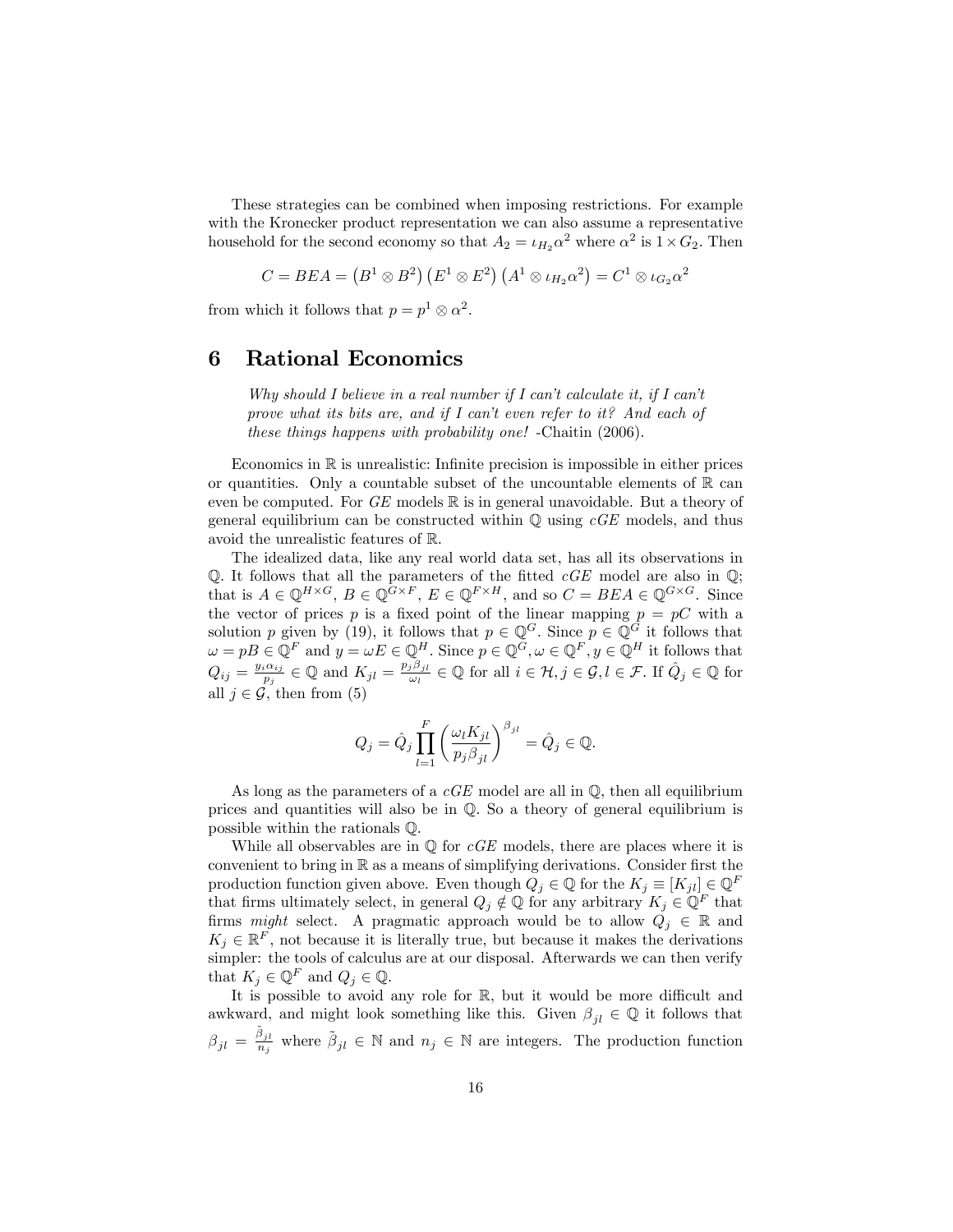relation above can then be rewritten as an implicit function  $\phi_j(Q_j, K_j) = 0$ where

$$
\phi_j(Q_j, K_j) = Q_j^{n_j} - \hat{Q}_j^{n_j} \prod_{l=1}^F \left(\frac{\omega_l K_{jl}}{p_j \beta_{jl}}\right)^{\tilde{\beta}_{jl}}
$$

:

Here  $\phi_j(Q_j, K_j) \in \mathbb{Q}$  as long as  $Q_j \in \mathbb{Q}, K_j \in \mathbb{Q}^F$ , and so we are not required to use  $\mathbb R$  when calculating  $\phi_j(Q_j, K_j)$ . There is still the problem that there will not in general exist a  $Q_j \in \mathbb{Q}$  that results in  $\phi_j(Q_j, K_j) = 0$  for any  $K_j \in \mathbb{Q}^F$ . But this can be remedied if we instead assume that firms in industry  $j$  optimize over the  $Q_j \in \mathbb{Q}, K_j \in \mathbb{Q}^F$  that satisfy  $\phi_j(Q_j, K_j) \leq 0$ .

Another similar problem occurs for welfare since  $U_i \notin \mathbb{Q}$  even with  $Q_{ij} \in \mathbb{Q}$ since  $\ln (Q_{ij}) \notin \mathbb{Q}$  in

$$
U_i = \sum_{j=1}^{G} \alpha_{ij} \ln (Q_{ij}).
$$

Again a pragmatic approach would be to allow  $Q_{ij} \in \mathbb{R}$  and  $U_i \in \mathbb{R}$  in the optimization, and then verify that when households optimize we have  $Q_{ij} \in \mathbb{Q}$ .

Alternatively one can avoid any mention of  $\mathbb R$  by taking a monotonic transformation  $\tilde{U}_i$  that insures that  $\tilde{U}_i \in \mathbb{Q}$  whenever  $Q_{ij} \in \mathbb{Q}$ . Given  $\alpha_{ij} \in \mathbb{Q}$  it follows that  $\alpha_{ij} = \frac{\tilde{\alpha}_{ij}}{n_i}$  $\frac{x_{ij}}{n_i}$  where  $\tilde{\alpha}_{ij} \in \mathbb{N}$  and  $n_i \in \mathbb{N}$  are integers. Then if  $Q_{ij} \in \mathbb{Q}$ for all  $j \in \mathcal{G}$  we have for all  $i \in \mathcal{H}$ 

$$
\tilde{U}_i \equiv e^{n_i U_i} = \prod_{j=1}^G Q_{ij}^{\tilde{\alpha}_{ij}} \in \mathbb{Q}.
$$

# 7 Macroeconomics and Time Series Analysis

In macroeconomics GE and econometrics regularly meet, where dynamic GE (DGE) models are used. What would happen if macroeconomics were based on  $cGE$  models? This experiment has been tried: what one finds is that log prices and quantities follow vector autoregressions, as in Long and Plosser (1983) or Hercowitz and Sampson (1991). That is the  $cGE$  approach fits perfectly into modern time series econometrics. With cGE models one can use general equilibrium to link assumptions in the  $cGE$  model with stationarity, trends, unit roots and cointegration, as in Sampson (2013, 1). Scaling up the model with more households, factors, or goods is easy. The predictions arrived at will be as good as the predictions of the corresponding vector autoregression, which all evidence to date suggests is as good as can be hoped for.

The alternative experiment of using  $DGE$  models not based on  $cGE$  models began with Kydland and Prescott (1982), and continues to the present. Here we see the costs of complexity. No closed-form solution exists, and so numerical techniques have had to be used to approximately solve these models. The validity of these approximations is poorly understood. The predicted time series are not log-linear vector autoregressions, and so the relationship between economic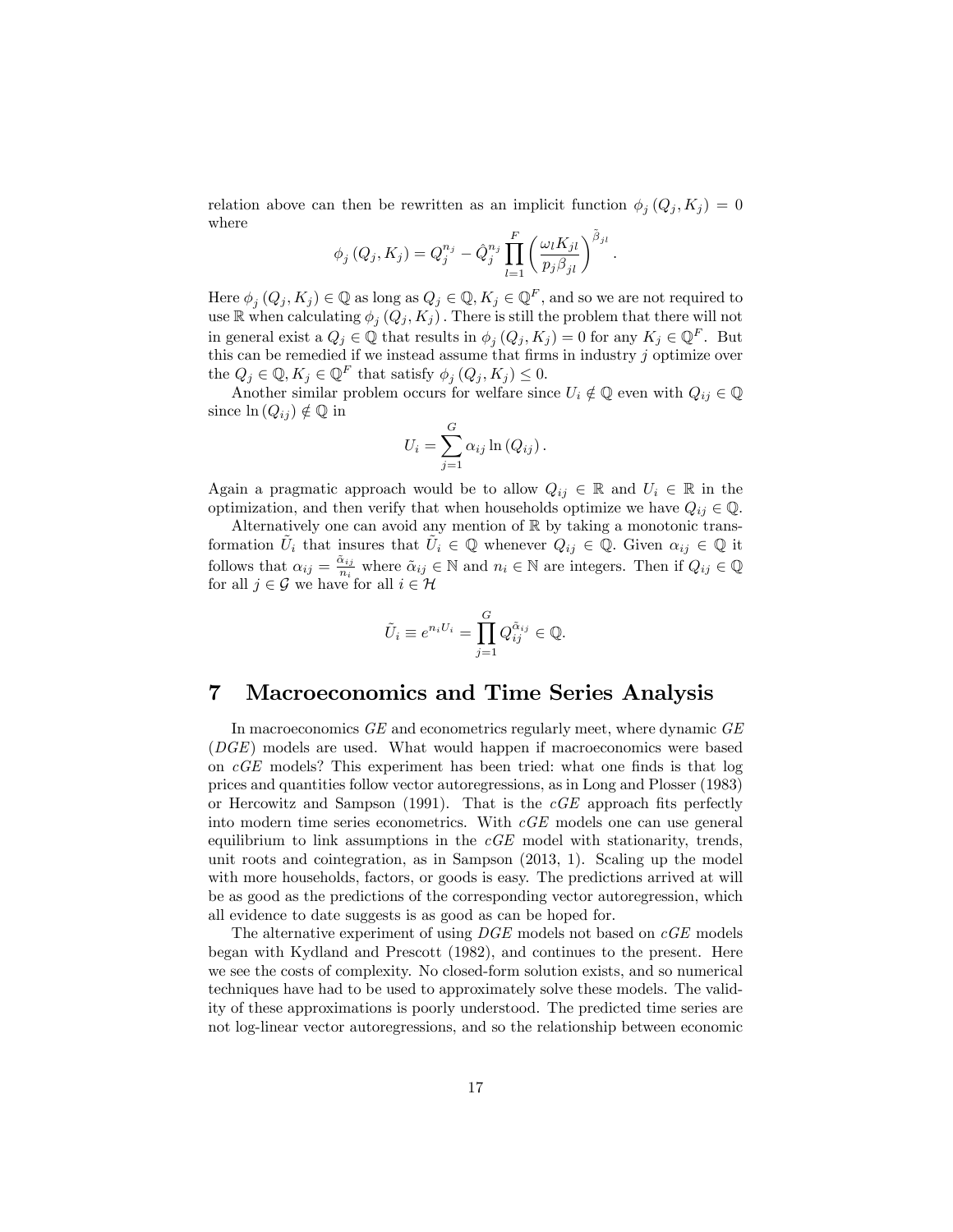theory and such basic properties as stationarity, trends, unit roots, and cointegration is poorly understood. The difficulties of numerical methods rise quickly as the dimension of the model increases, and so one must be content with a small number of households, factors, and goods. As one generalizes one will eventually have to confront the issue of the non-uniqueness of the equilibrium. The predictive power of these models has not been impressive, with any success coming from mimicking log-linear vector autoregressions, which are often used to approximate solutions. Because these models are poorly understood, economists who use them often don't know what they don't know, or have an exaggerated sense of their scientific success. Even though the claim is made that these are structural models, they do not appear to make truly structural predictions, such as being able to predict the recent 2008 financial crisis.

# 8 Conclusions

The supreme misfortune is when theory outstrips performance. - Leonardo da Vinci

Cobb-Douglas in economics is special, just as inverse square is special in physics. In a wide range of different settings, Cobb-Douglas is the most natural and convenient place to begin. What we have shown in this paper is that nothing is gained by assuming anything more complicated than Cobb-Douglas, and much is lost. Equilibria are no longer unique, computation is much harder, and the model will make the unrealistic prediction that prices and quantities are in  $\mathbb{R}\backslash\mathbb{Q}$ . These additional difficulties come without any scientific benefit.

# 9 References

- 1. Afriat, S. (1967) "The Construction of a Utility Function from Demand Data," International Economic Review 8, 67-77.
- 2. Brown, D. and R. Matzkin  $(1996)$  "Testable Restrictions on the Equilibrium Manifold," Econometrica 64, 1249-1262.
- 3. Chaitin, G. (2006) Meta Math! The Quest for Omega, Vintage Books.
- 4. Debreu, G. (1979) Theory of Value, Yale University Press, New Haven and London.
- 5. Debreu, G. and I. Herstein (1953) "Nonnegative Square Matrices," Econometrica 21, 597-607.
- 6. Diewert, W. (1973) "Afriat and Revealed Preference Theory," The Review of Economic Studies 40, 419-425.
- 7. Friedman, M. (1953) Essays in Positive Economics, University of Chicago Press.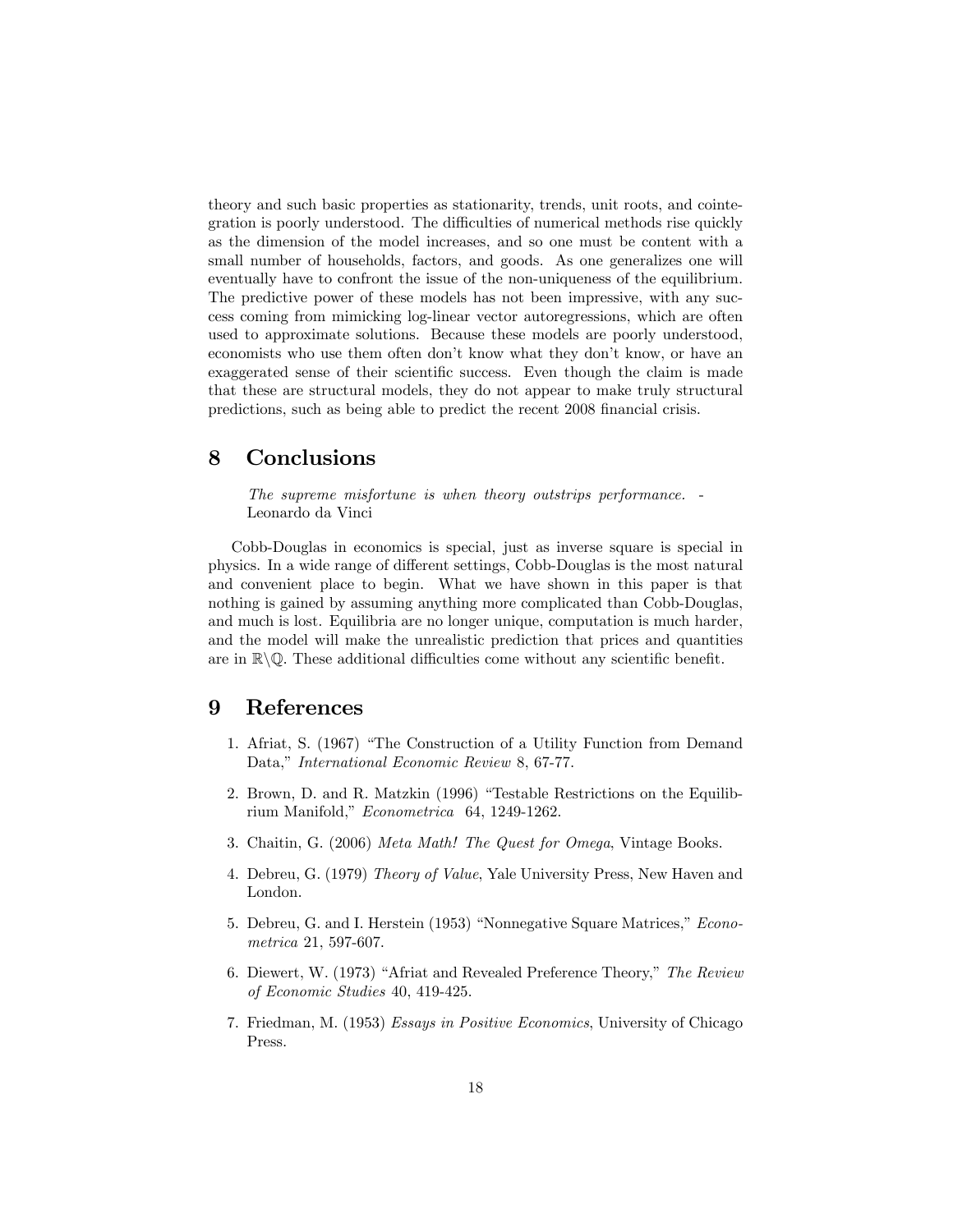- 8. Grimmett, G. and D. Stirzaker (1982) Probability and Random Processes, Clarendon Press, Oxford.
- 9. Hercowitz Z. and M. Sampson (1991) "Output Growth, the Real Wage, and Employment Fluctuations, " The American Economic Review 81, 1215-1237.
- 10. Kydland, F. and E. Prescott (1982) "Time to Build and Aggregate Fluctuations,"  $Econometrica$  50, 1345–1370.
- 11. Long, J. and C. Plosser (1983) "Real Business Cycles," Journal of Political Economy 91, 39-69.
- 12. Sampson, M.  $(2013,1)$  "Time Series Econometrics as Seen Through a Dynamic General Equilibrium Model," Mimeo, Concordia University.
- 13. Sampson, M. (2013, 2) "Pareto Improving Tax Reform," Mimeo, Concordia University.
- 14. Scarf, H. (1973) The Computation of Economic Equilibria (with the collaboration of T. Hansen), New Haven.
- 15. Turing, A. (1936) "On Computable Numbers, with an Application to the Entscheidungsproblem," Proceedings of the London Mathematical Society 42, 230-65.

### 10 Appendix

#### 10.1 Intermediate Goods

Suppose we have firms selling their output to other firms. Suppose there are *n* layers of intermediate goods. Competitive firms in layer *m* buy  $m - 1$ level intermediate goods and use these to produce layer m intermediate goods. Let  $F_m$  be the number of intermediate goods at layer m. Layer 0 intermediate goods are the basic capital goods  $E_l$  for  $l = 1, 2, \ldots, F_0$  where  $F \equiv F_0$ , and layer *n* goods are the final goods  $Q_j$  for  $j = 1, 2, ..., F_n$  where  $G \equiv F_n$ . Production takes place as

$$
K_{j}(m) = \Gamma_{j}(m) \prod_{l=1}^{F_{m-1}} K_{jl}(m)^{\beta_{jl}(m)}, \beta_{jl}(m) \ge 0, \sum_{l=1}^{F_{m}} \beta_{jl}(m) = 1
$$
  

$$
\sum_{j=1}^{F_{m}} K_{jl}(m) = K_{l}(m-1) = 1, K_{l}(0) \equiv E_{l}, Q_{j} \equiv K_{j}(n)
$$

where  $K_{jl}(m)$  is the amount of layer  $m-1$  intermediate good l used to produce  $K_j(m)$ . The possibility that some level  $m^*$  intermediate good j is itself a final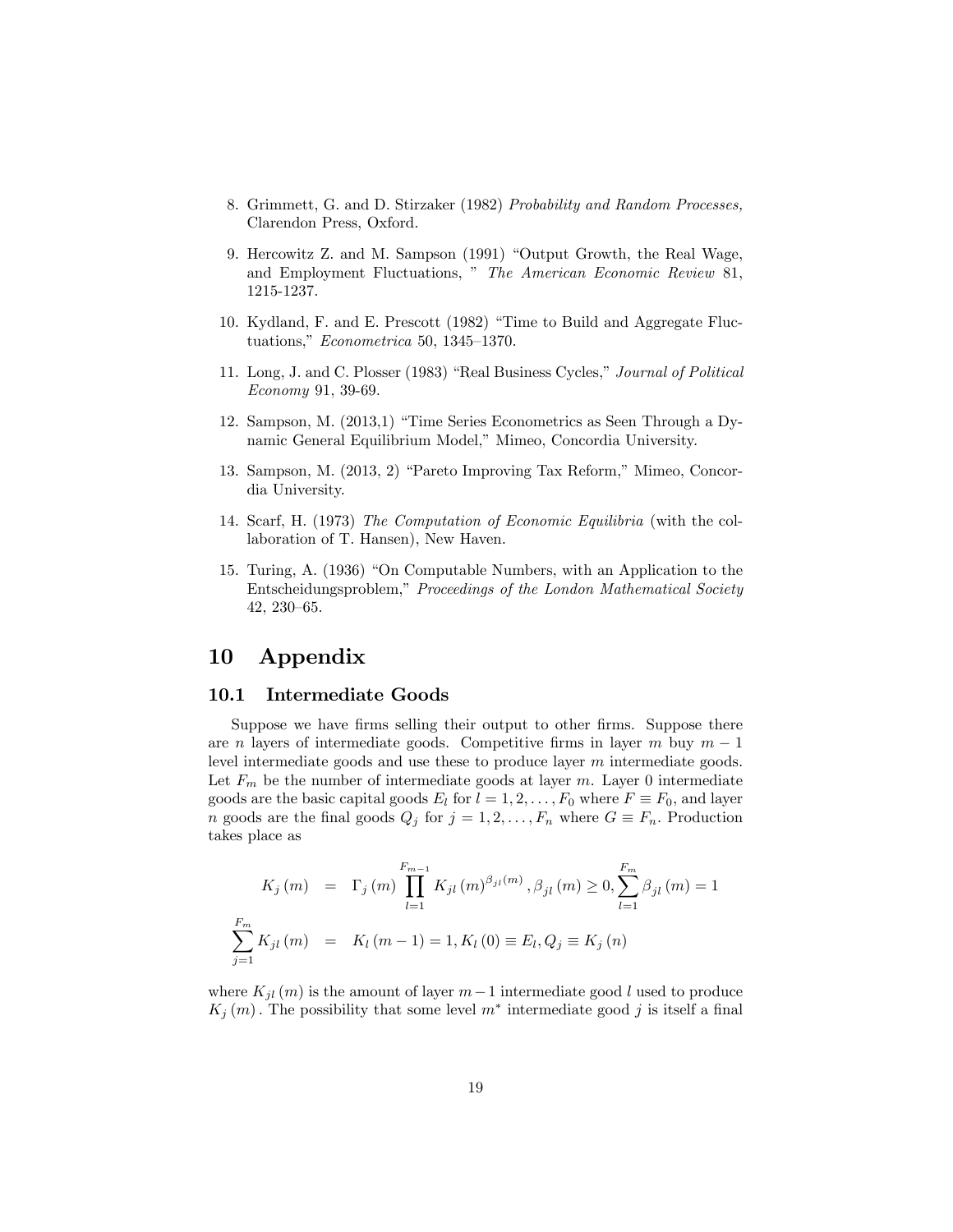good can be accommodated by setting

$$
\Gamma_j (m+1) = 1, \beta_{jj} (m+1) = 1
$$
 for  $m \ge m^*$ 

so that

$$
K_j(m+1) = K_j(m) \text{ for } m \ge m^*.
$$

Let  $\omega_l(m)$  be the price of intermediate good l at layer m with  $\omega_l(0) \equiv \omega_l$ and  $\omega_j(n) \equiv p_j$ . Profit maximization and  $K_j(m) = 1$  implies that

$$
\omega_j(m)\beta_{jl}(m) = \omega_l(m-1)K_{jl}(m) \tag{20}
$$

so that summing over j and using  $\sum_{j=1}^{F_m} K_{jl} (m) = 1$  yields

$$
\sum_{j=1}^{F_m} \omega_j(m) \beta_{jl}(m) = \omega_l(m-1)
$$

or in matrix notation

$$
\omega(m-1) = \omega(m) B(m) \text{ with } \omega(0) = \omega \text{ and } p \equiv \omega(n). \tag{21}
$$

Here the  $1 \times F_m$  vector  $\omega(m)$  and  $F_m \times F_{m-1}$  matrix  $B(m)$  are given by  $\omega(m) \equiv [\omega_j(m)]$ ,  $B(m) \equiv [\beta_{jl}(m)]$  with constant returns to scale implying that  $B(m) \iota_{F_{m-1}} = \iota_{F_m}$ . By repeated use of the relationship  $\omega(m-1) =$  $\omega(m) B(m)$  it then follows that  $\omega = pB$  with

$$
B \equiv B(n) B(n-1) \cdots B(1)
$$

and where  $B\iota_F = \iota_G$ . The quantities of intermediate goods produced can be calculated from (20) as

$$
K_{jl}(m) = \frac{\omega_j(m)\beta_{jl}(m)}{\omega_l(m-1)}.
$$

#### 10.2 Failure of the Regularity Assumptions

If C is decomposable then it is decomposable of some order  $r > 1$  (see Grimmett and Stirzaker, 1982, p 123); that is we can partition the set of goods as if they come from  $r + 1$  islands as

$$
\mathcal{G} = \mathcal{G}_1 \cup \cdots \cup \mathcal{G}_r \cup \mathcal{G}_{r+1} \text{ where } \mathcal{G}_m \neq \emptyset \text{ for } m \neq r+1 \text{ and } \mathcal{G}_m \cap \mathcal{G}_n = \emptyset \text{ for } m \neq n
$$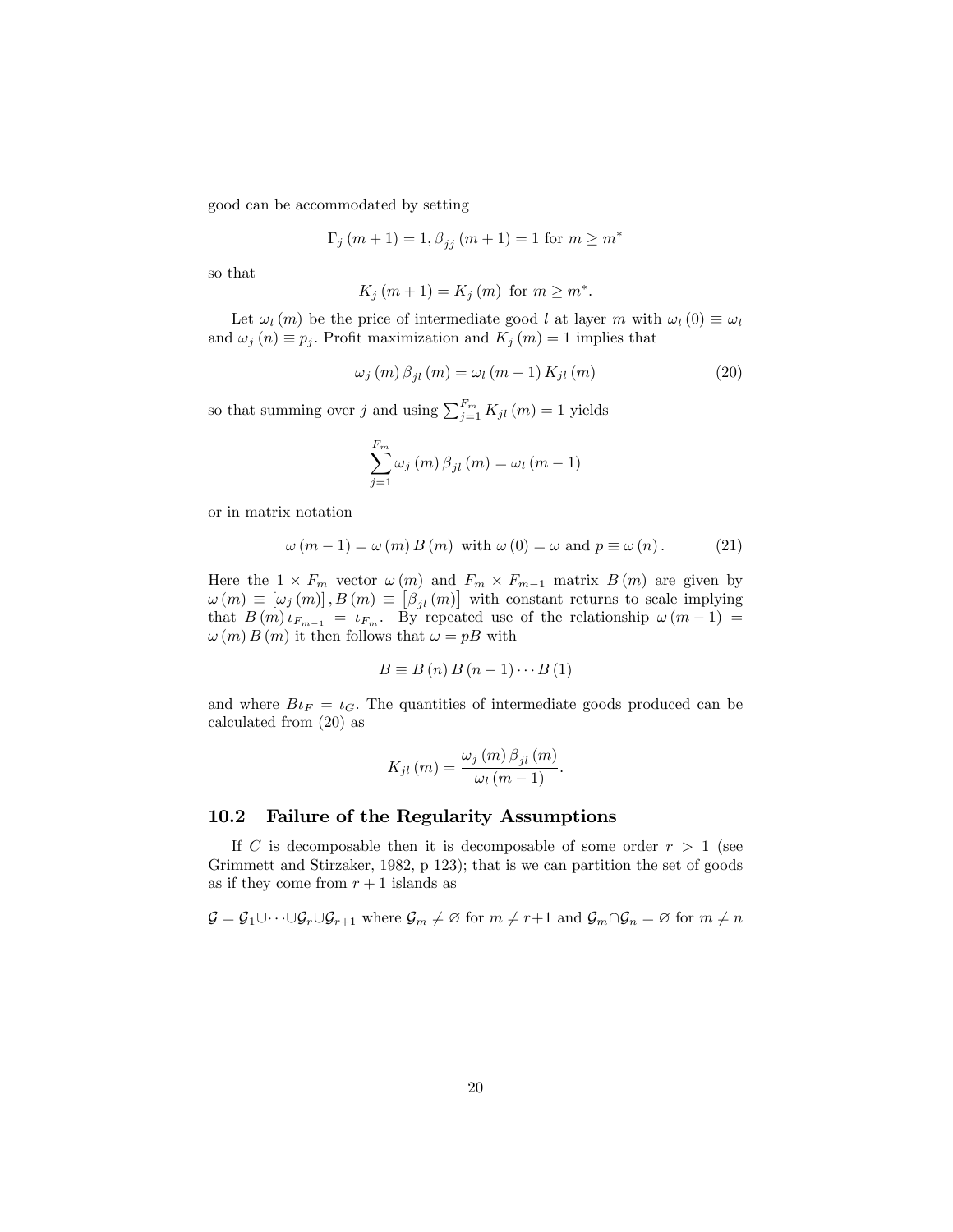so that if we list the goods in  $\mathcal{G}_1$  first,  $\mathcal{G}_2$  second etc., then C takes the form

$$
C = \begin{bmatrix} C_{11} & 0 & \cdots & 0 & 0 \\ 0 & C_{22} & \cdots & 0 & 0 \\ \vdots & \ddots & \ddots & \vdots & \vdots \\ 0 & 0 & \cdots & C_{rr} & 0 \\ C_{1,r+1} & C_{2,r+1} & \cdots & C_{r,r+1} & C_{r+1,r+1} \end{bmatrix}
$$
(22)

where  $C_{mm}$  is indecomposable for  $m \neq r + 1$ . If  $\mathcal{G}_{r+1} \neq \emptyset$  then all rows of  $C_{r+1,r+1}$  sum to less than one. From this it follows that there are r basic solutions to  $p^m = p^m C$  or  $\tilde{p}^m C_{mm} = \tilde{p}^m$  for  $m = 1, 2, ..., r$  where  $p^m = [p_j^m]$ satisfies

$$
p_j^m > 0
$$
 if and only if  $j \in \mathcal{G}_m$  and  $p^m \iota_G = \sum_{j \in \mathcal{G}_m} p_j^m = 1$ .

The general solution  $p$  is then any arbitrary convex combination of the basic solutions as

$$
p_j = \sum_{m=1}^r \delta_m p_j^m
$$
 for  $\delta_m > 0$  and  $\sum_{n=1}^r \delta_m = 1$ .

Any goods  $j \in \mathcal{G}_{r+1}$  in island  $r+1$  have a zero price. The factors and households of island m are

 $\mathcal{F}_m = \{l | \exists j \in \mathcal{G}_m \text{ such that } \beta_{jl} > 0\} \text{ for } m = 1, 2, \ldots, r \text{ and } \mathcal{F}_{r+1} = \{l | l \notin \mathcal{F}_m \text{ for } m \leq r\}$  $\mathcal{H}_m = \{i | \exists l \in \mathcal{F}_m \text{ such that } \varepsilon_{li} > 0\} \text{ for } m = 1, 2, \dots, r \text{ and } \mathcal{H}_{r+1} = \{i | i \notin \mathcal{H}_m \text{ for } m \leq r\}$ 

with basic solutions for factor prices and incomes for  $m \neq r + 1$  given by

$$
\omega_l^m \equiv \sum_{j \in \mathcal{G}_m} p_j^m \beta_{jl} \text{ and } y_i^m \equiv \sum_{l \in \mathcal{F}_m} \omega_l^m \varepsilon_{li}.
$$

From the definitions of  $\mathcal{F}_m$ ,  $\mathcal{H}_m$  and the fact that  $p_j^m > 0$  if and only if  $j \in \mathcal{G}_m$ , it follows that  $\omega_l^m > 0$  if and only if  $l \in \mathcal{F}_m$ , and  $y_i^m > 0$  if and only if  $i \in \mathcal{H}_m$ . Since

$$
\sum_{l=1}^{F} \omega_l^m = \sum_{i=1}^{H} y_i^m = 1
$$

it follows that  $\mathcal{F}_m \neq \emptyset$  and  $\mathcal{H}_m \neq \emptyset$ . For  $j \notin \mathcal{G}_m$  we have

$$
0 = p_j^m = \sum_{i \in \mathcal{H}_m} y_i^m \alpha_{ij}.
$$

Since  $y_i^m > 0$  for  $i \in \mathcal{H}_m$  it follows that if  $i \in \mathcal{H}_m$  and  $j \notin \mathcal{G}_m$  then  $\alpha_{ij} = 0$ ; that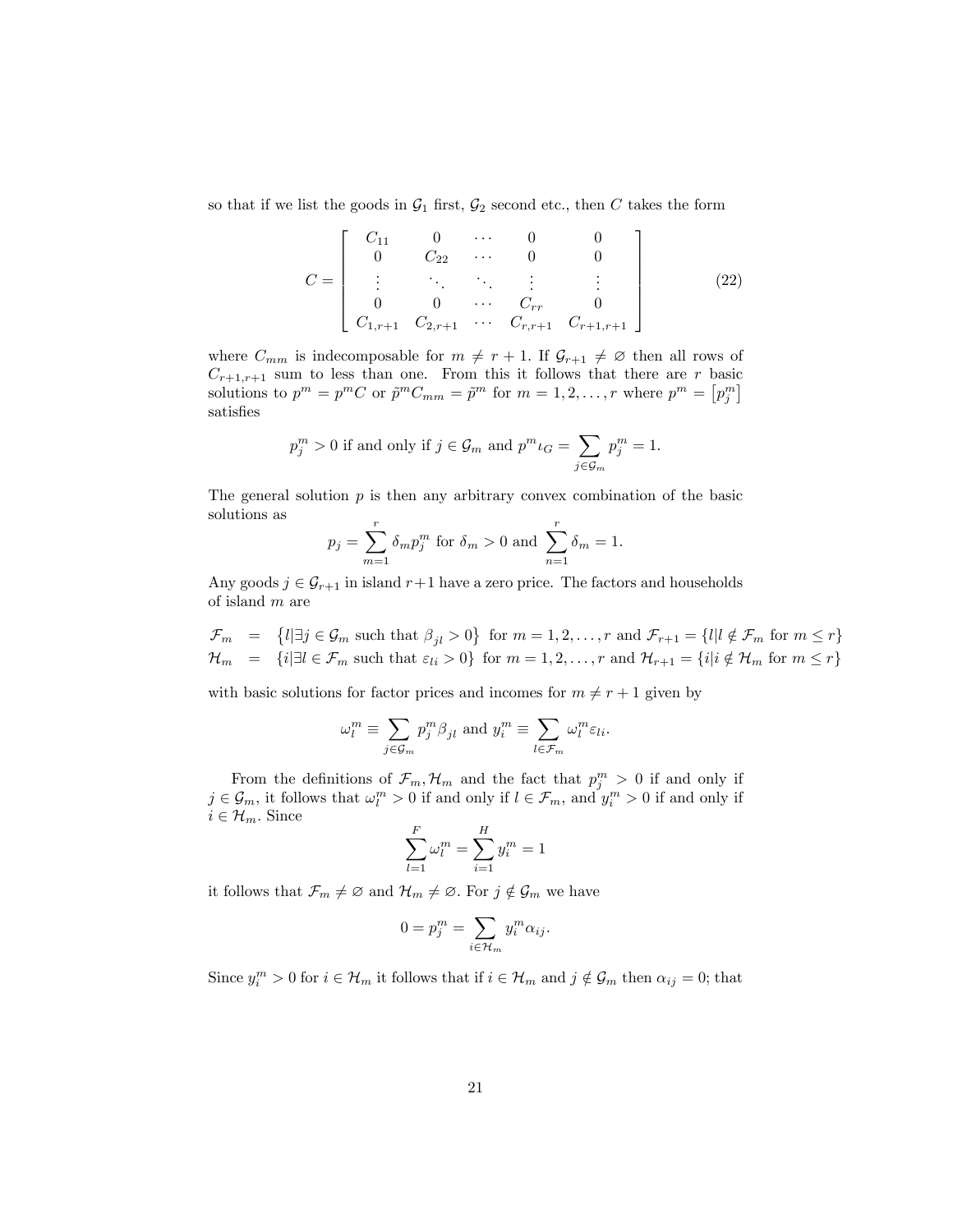is island m residents do not demand non-island goods. For  $i \notin H_m$  we have

$$
y_i^m \equiv \sum_{l \in \mathcal{F}_m} \omega_l^m \varepsilon_{li} = 0.
$$

Since  $\omega_l^m > 0$  for  $l \in \mathcal{F}_m$ , it follows that if  $l \in \mathcal{F}_m$  and  $i \notin \mathcal{H}_m$  then  $\varepsilon_{li} = 0$ ; that is non-island residents hold no island m factors. For  $l \notin \mathcal{F}_m$  we have

$$
\omega_l^m=\sum_{j\in\mathcal{G}_m}p_j^m\beta_{jl}=0.
$$

Since  $p_j^m > 0$  for  $j \in \mathcal{G}_m$  it follows that if  $j \in \mathcal{G}_m$  and  $l \notin \mathcal{F}_m$  then  $\beta_{jl} = 0$ ; that is non-island factors are not used in the production of any island m goods.

From these results it follows that each island of factors, goods, and households  $\mathcal{F}_m, \mathcal{G}_m, \mathcal{H}_m$  for  $m = 1, 2, \ldots, r$  is self-contained with island  $r+1$  consisting of households with zero incomes, unwanted goods, and unneeded factors. The general solution is

$$
p_j = \sum_{m=1}^r \delta_m p_j^m
$$
,  $\omega_l = \sum_{m=1}^r \delta_m \omega_l^m$ ,  $y_i = \sum_{m=1}^r \delta_m y_i^m$  for  $\delta_m > 0$  and  $\sum_{m=1}^r \delta_m = 1$ 

with a resulting allocation of resources given by

$$
Q_{ij} = \frac{y_i \alpha_{ij}}{p_j}, K_{jl} = \frac{p_j \beta_{jl}}{\omega_l} \text{ for all } i \in \mathcal{H}, j \in \mathcal{G}, l \in \mathcal{F}.
$$

(Island  $r + 1$  is allocated no resources.) For  $m \neq r + 1$  with  $i \in \mathcal{H}_m$ ,  $j \in \mathcal{G}_m$ ,  $l \in$  $\mathcal{F}_m$  we have

$$
p_j = \delta_m p_j^m, \ \omega_l = \delta_m \omega_l^m, y_i = \delta_m y_i^m
$$

and so independent of  $\delta$  we have

$$
Q_{ij} = \frac{y_i^m \alpha_{ij}}{p_j^m}
$$
 and 
$$
K_{jl} = \frac{p_j^m \beta_{jl}}{\omega_l^m}.
$$

It follows that although there may be multiple solutions, the resulting allocation of resources is unique.

#### 10.3 Firm Data

Suppose instead of industry data we are given an even more detailed set of data: the production and factor usage of each of  $N_j$  firms for each  $j \in \mathcal{G}$  as

$$
Q_j^+(n), K_{jl}^+(n)
$$
 for  $n = 1, 2, \ldots N_j$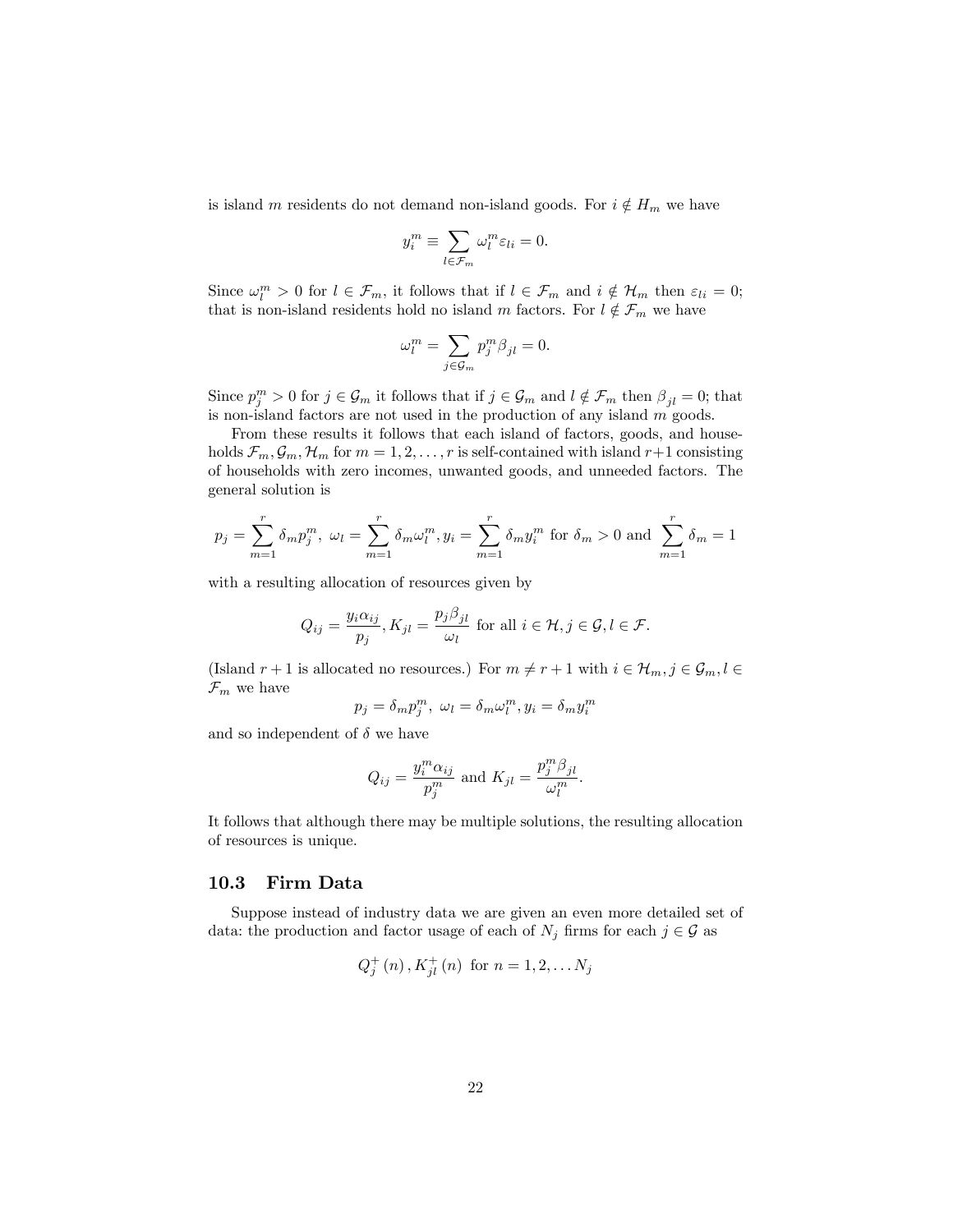where we now define industry production and factor usage as

$$
Q_j^+ \equiv \sum_{n=1}^{N_j} Q_j^+(n) \, , K_{jl}^+ \equiv \sum_{n=1}^{N_j} K_{jl}^+(n) \text{ for all } j \in \mathcal{G}, l \in \mathcal{F}. \tag{23}
$$

Instead of Data Assumption 4 we now adopt the zero profit assumption for each Örm.

**Data Assumption 4:** Each firm makes zero profits: For all  $j \in \mathcal{G}$ 

$$
P_j^+ Q_j^+ (n) = \sum_{l=1}^F W_l^+ K_{jl}^+ (n) \text{ for } n = 1, 2, \dots N_j. \tag{24}
$$

This more detailed data set could falsify the fitted  $cGE$  model if there was some firm in some industry where the firm's factor share did not match the industry's factor share; that is if for some  $n, j, l$  it were the case that

$$
\frac{W_l^+ K_{jl}^+ (n)}{P_j^+ Q_j^+ (n)} \neq \beta_{jl} \equiv \frac{W_l^+ K_{jl}^+}{P_j^+ Q_j^+}.
$$

This can be remedied if we allow each of the  $N_j$  firms in industry j to have a different Cobb-Douglas production function. In particular we fit the same  $cGE$ model with exactly the same fitted matrices  $A, B, E$ , and with exactly the same predicted prices and incomes  $p = p^+, y = y^+, \omega = \omega^+$ ; but where we assume firm  $n$  in industry  $j$  has a production function

$$
Q_{j}(n) = \Gamma_{j}(n) \prod_{l=1}^{F} K_{jl}(n)^{\beta_{jl}(n)}
$$

where

$$
\beta_{jl}(n) = \frac{W_l^+ K_{jl}^+(n)}{P_j^+ Q_j^+(n)} \text{ and } \Gamma_j(n) = \frac{Q_j^+(n)}{\prod_{l=1}^F K_{jl}^+(n)^{\beta_{jl}(n)}}.
$$
 (25)

The fitted model has constant returns to scale since from Data Assumption 4' we have

$$
\sum_{l=1}^{F} \beta_{jl}(n) = \frac{\sum_{l=1}^{F} W_l^+ K_{jl}^+(n)}{P_j^+ Q_j^+(n)} = 1.
$$

Since each firm has constant returns to scale it will be indifferent to its scale of operation, and so we can assume that each Örm produces the level of output  $Q_j^+(n)$  observed in the data. Profit maximization requires that  $K_{jl}(n)$  satisfies

$$
\frac{W_{l}^{+} K_{jl}^{+} (n)}{P_{j}^{+} Q_{j}^{+} (n)} \equiv \beta_{jl} (n) = \frac{W_{l}^{+} K_{jl} (n)}{P_{j}^{+} Q_{j}^{+} (n)}
$$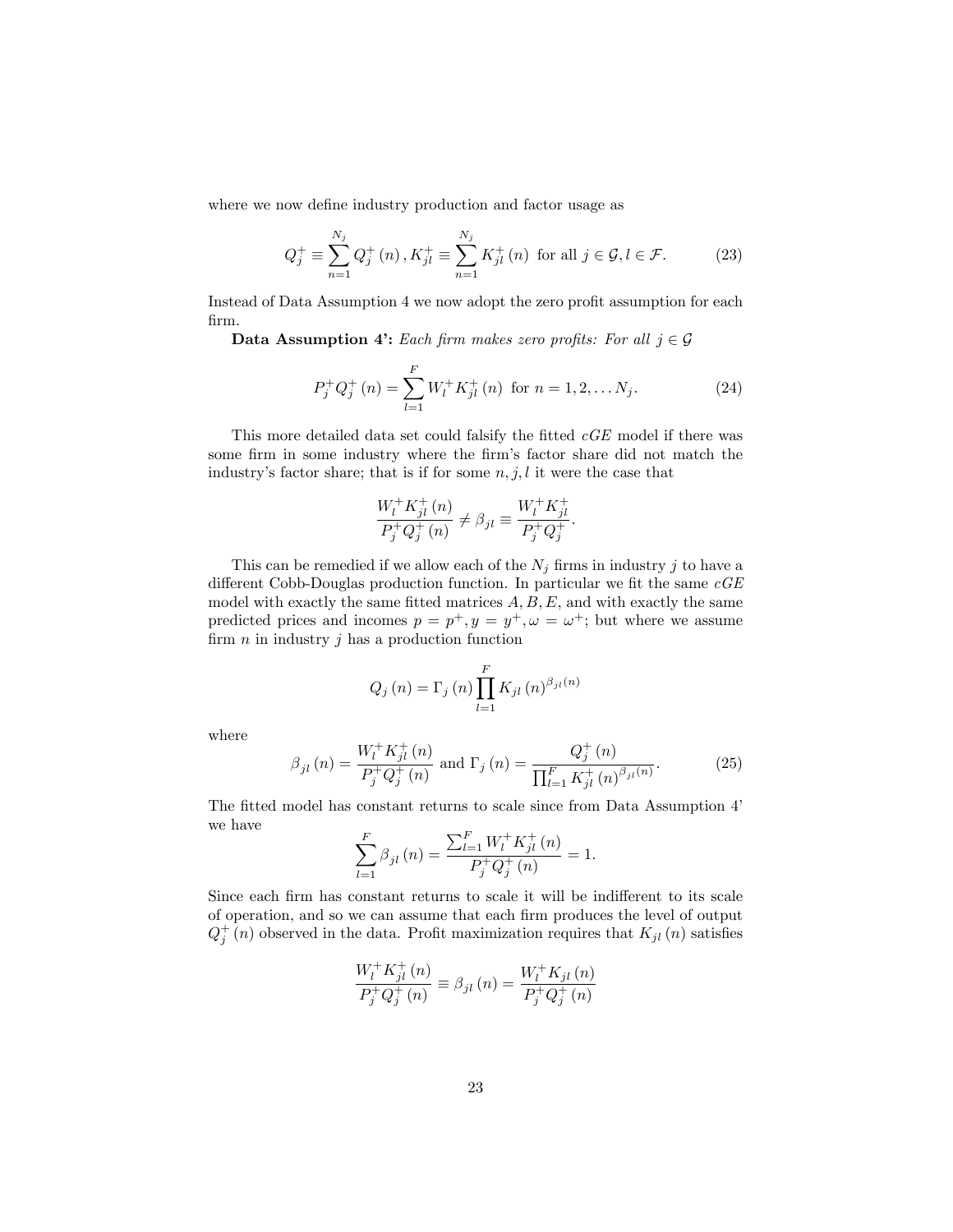from which  $K_{jl}(n) = K_{jl}^+(n)$  follows. This equilibrium is feasible since

$$
\sum_{n=1}^{N_j} K_{jl}(n) = \sum_{n=1}^{N_j} K_{jl}^+(n) = E_l.
$$

#### 10.4 Solving  $p = pC$  Without Matrix Inversion

It is possible to solve  $p = pC$  exactly but without explicit matrix inversion. To begin assume that C is indecomposable and define  $C^G \equiv C$  and  $p^G \equiv p$ . Given an  $m \times m$  indecomposable stochastic matrix  $C^m$  with solution  $p^m = p^m C^m$  and  $p^m \iota_m = 1$ , we reduce the dimension of  $C^m$  by one to  $C^{m-1}$ with solution  $p^{m-1} = p^{m-1}C^{m-1}$  and  $p^{m-1}\iota_{m-1} = 1$ . This is done as follows: Partition  $C^m$  and  $p^m$  as

$$
C^m = \left[\begin{array}{cc} C_{11}^m & C_{12}^m \\ C_{21}^m & C_{22}^m \end{array}\right] \text{ and } p^m = \left[\begin{array}{cc} p_1^m & p_2^m \end{array}\right]
$$

where  $C_{22}^m$  and  $p_2^m$  are scalars. From  $p^m = p^m C^m$  we have

$$
p_1^m = p_1^m C_{11}^m + p_2^m C_{21}^m \text{ and } p_2^m = p_1^m C_{12}^m + p_2^m C_{22}^m.
$$

Since  $C_m^m$  is indecomposable it follows that  $C_{21}^m \neq 0$  and  $C_{22}^m \neq 1$  so that  $p_2^m = \frac{p_1^m C_{12}^m}{1 - C_{22}^m}$  and  $p_1^m = p_1^m C^{m-1}$  where

$$
C^{m-1} = C_{11}^m + \frac{C_{12}^m C_{21}^m}{1 - C_{22}^m}.
$$

Here  $C^{m-1}$  is a  $(m-1) \times (m-1)$  indecomposable stochastic matrix. That  $C^{m-1}$  is a stochastic matrix follows from  $C^{m-1}\iota_{m-1} = \iota_{m-1}$ , which follows from  $C_{21}^m \iota_{m-1} = 1 - C_{22}^m$  and  $C_{11}^m \iota_{m-1} + C_{12}^m = \iota_{m-1}$ . That  $C^{m-1}$  is indecomposable follows from  $C^m$  being indecomposable. By induction then  $C^m$  is an indecomposable stochastic matrix for all  $1 \leq m \leq G$ . In each step of the computation of  $C^m$  we need only store  $C_{12}^m$  and  $C_{22}^m$ .

Since  $p_1^m = p_1^m C^{m-1}$  it follows that  $p_1^m$  is proportional to  $p^{m-1}$ . Using  $p^m \iota_m = 1$  we obtain

$$
p^{m} = \left[ p_1^{m} \quad p_2^{m} \right] = \left[ \frac{p^{m-1}(1 - C_{22}^{m})}{1 - C_{22}^{m} + p^{m-1} C_{12}^{m}} \quad \frac{p^{m-1} C_{12}^{m}}{1 - C_{22}^{m} + p^{m-1} C_{12}^{m}} \right]. \tag{26}
$$

This process continues until we arrive at  $C^1 = 1$  in which case  $p^1 = 1$ . Working backwards from  $p^1 = 1$  using (26) we obtain the unique strictly positive solution to  $p = pC$  and  $p\iota_G = 1$ .

If  $C$  is decomposable then we can modify the algorithm so that it still works. The problem will be that at some m we will find that either  $C_{22}^m = 1$  or  $C_{12}^m = 0$ . First if  $C_{12}^m = 0$  then  $C_{11}^m$  is a stochastic matrix and so we set  $C^{m-1} = C_{11}^m$ , and